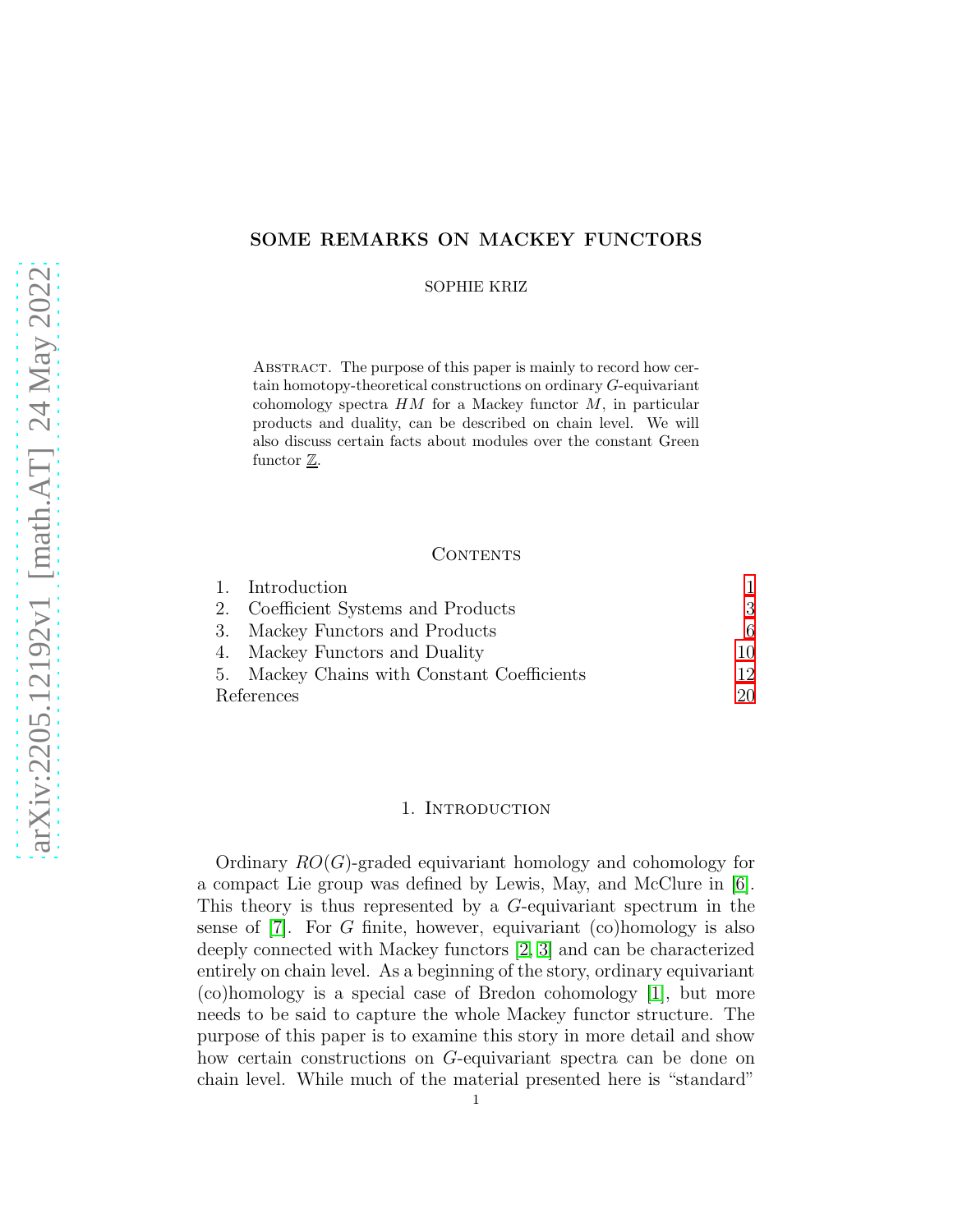#### 2 SOPHIE KRIZ

(with the exception, perhaps, of the last section), some of it may not be easy to find in the literature.

Given a  $G$ -CW-complex X, we have the equivariant coefficient systemvalued cellular chain complex  $C_G(X)$  (see Section [3\)](#page-5-0). Equivariant cohomology (resp. homology) of  $X$  with respect to a coefficient system (resp. a co-coefficient system)  $M$  is the cohomology (resp. homology) of

<span id="page-1-0"></span>(1) 
$$
Hom_{\mathscr{O}_G}(C_G(X), M) \text{ (resp. } C_G(X) \otimes_{\mathscr{O}_G} M).
$$

Of course, both constructions apply when  $M$  is a Mackey functor, which is our main case of interest. (The more general case corresponds to Zgraded Bredon equivariant cohomology and homology theory [\[1\]](#page-19-5).)

One point is to clarify how this structure behaves under products. From a spectral point of view, constructions [\(1\)](#page-1-0) correspond to

$$
F(X_+, HM), X_+ \wedge HM,
$$

so the discussion of products reduces to multiplicative properties of equivariant Eilenberg-Mac Lane spectra [\[6\]](#page-19-1).

On the chain level, there is a tensor product ⊠ of coefficient systems such that

<span id="page-1-1"></span>
$$
C_G(X \times Y) \cong C_G(X) \boxtimes C_G(Y).
$$

We discuss this in Section [2.](#page-2-0) On the level of spectra, equivariant Eilenberg-Mac Lane spectra with coefficients in a Mackey functor [\[6\]](#page-19-1) are (rigid) module spectra over the  $E_{\infty}$  ring spectrum  $H\mathscr{A}$  where  $\mathscr{A}$  is the universal (Burnside ring) Green functor. Thus, for Mackey functors M, N we have the smash product

$$
(2) \t\t\t HM \wedge_{H\mathscr{A}} MN.
$$

This is reflected in Mackey functors by the box-product  $\Box$  (see [\[2,](#page-19-3) [8\]](#page-19-6) and Section [3](#page-5-0) below), and in fact, [\(2\)](#page-1-1) is equivalent to the total left derived functor of  $H(M\Box N)$ .

We shall also discuss duality. Starting from G-CW-complexes, the coefficient system-valued chain complex  $C_G(X)$  is not sufficient, and we need to discuss what is the appropriate Mackey functor-valued chain complex  $C_M(X)$ . The right construction, which also carries  $\boxtimes$  to  $\Box$ , turns out to be the left Kan extension from coefficient systems to Mackey functors, which we discuss in Section [3.](#page-5-0)

Duality is discussed in Section [4.](#page-9-0) Mackey functors form a closed symmetric monoidal category with an internal Hom functor  $Hom<sub>M</sub>$ . For a G-CW-complex X,  $Hom_M(C_MX, \mathscr{A})$  is the right Kan extension from co-coefficient systems to Mackey functors applied to

$$
C_G^*X = Hom(C_GX, \mathbb{Z}).
$$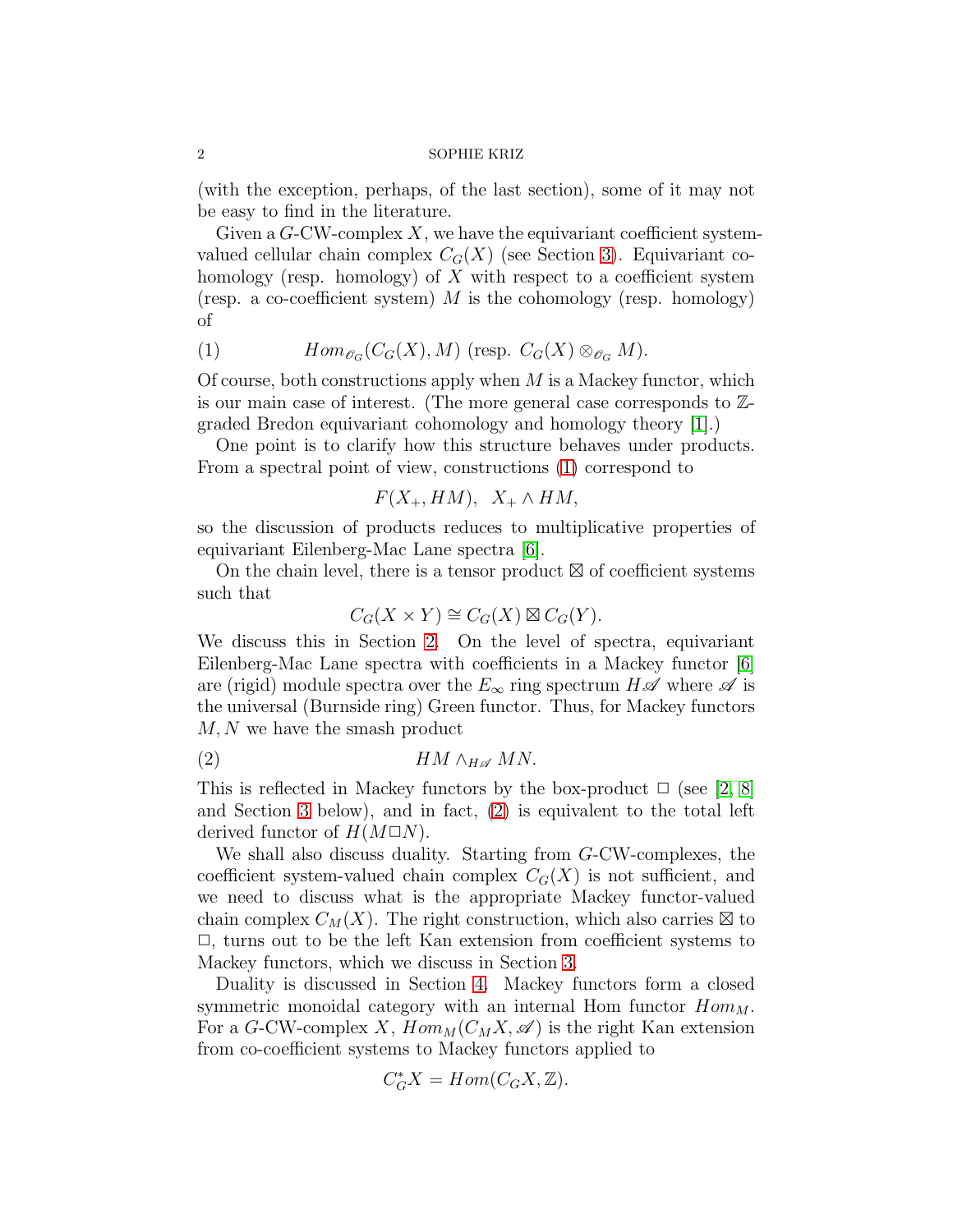We conclude with Section [5,](#page-11-0) where we discuss the role of modules over the constant Green functor  $\underline{\mathbb{Z}}$ . An example is the Mackey functor

<span id="page-2-1"></span>
$$
(3) \tC_{\underline{Z}}X:G/H\mapsto (CX)^H
$$

for a G-CW complex X. Other aspects of equivariant homology with constant coefficients were discussed in a previous paper [\[5\]](#page-19-7). The facts presented here are, however, different. One reason for the significance of Section [5](#page-11-0) in the present story is that it clarifies why we cannot just work with the fixed points of the ordinary chain complex as a chainlevel model of general equivariant homology with Mackey functor coefficients. However, Mackey Z-modules are of independent interest and in some sense, can be considered as an alternative type of representation theory.

In fact, [\(3\)](#page-2-1) turns out to correspond to the spectrum  $X_+ \wedge H\underline{\mathbb{Z}}$ , i.e. the universal  $\underline{\mathbb{Z}}$ -module valued Mackey chain complex on X, where  $\underline{\mathbb{Z}}$ denotes the constant Green functor. While the H-fixed points of a  $\mathbb{Z}[G]$ -module, for a subgroup  $H \subseteq G$ , always give a Mackey  $\mathbb{Z}$ -module, the converse is not always true (we give a characterization of Mackey  $\underline{\mathbb{Z}}$ -modules). We discuss, however, a certain sense in which the converse is true on the derived level. Finally, we briefly discuss cofixed points which give, in some sense, an equivalent theory for G cyclic, but not in general. We give an example.

# 2. Coefficient Systems and Products

<span id="page-2-0"></span>For a CW-complex X, we denote by  $C_*(X)$  the cellular chain complex of X. We denote by  $\mathscr{O}_G$  the orbit category of G. A G-coefficient system is a functor  $\mathcal{O}_G^{Op} \to Ab$  (the category of abelian groups). Likewise, a G-co-coefficient system is a functor  $\mathscr{O}_G \to Ab$ . The category of finite G-sets and G-maps will be denoted by "f.G-Sets." For a G-CW complex X, let

$$
C_G(X)(G/H) := C_G(X^H)
$$

denote the cellular coefficient-system-valued chain complex of X. On the other hand, let

$$
C^*_G(X)(G/H):=Hom_{Ab}(C_G(X)(G/H),\mathbb{Z})
$$

denote the dual of  $C_G(X)$ . Since  $Hom_{Ab}$  is contravariant in the first variable,  $C^*_{G}(X)$  is a co-coefficient system.

A Mackey functor is a pair consisting of a coefficient system and a co-coefficient system which agree on objects. There is a compatibility condition which will be discussed in Section [3.](#page-5-0)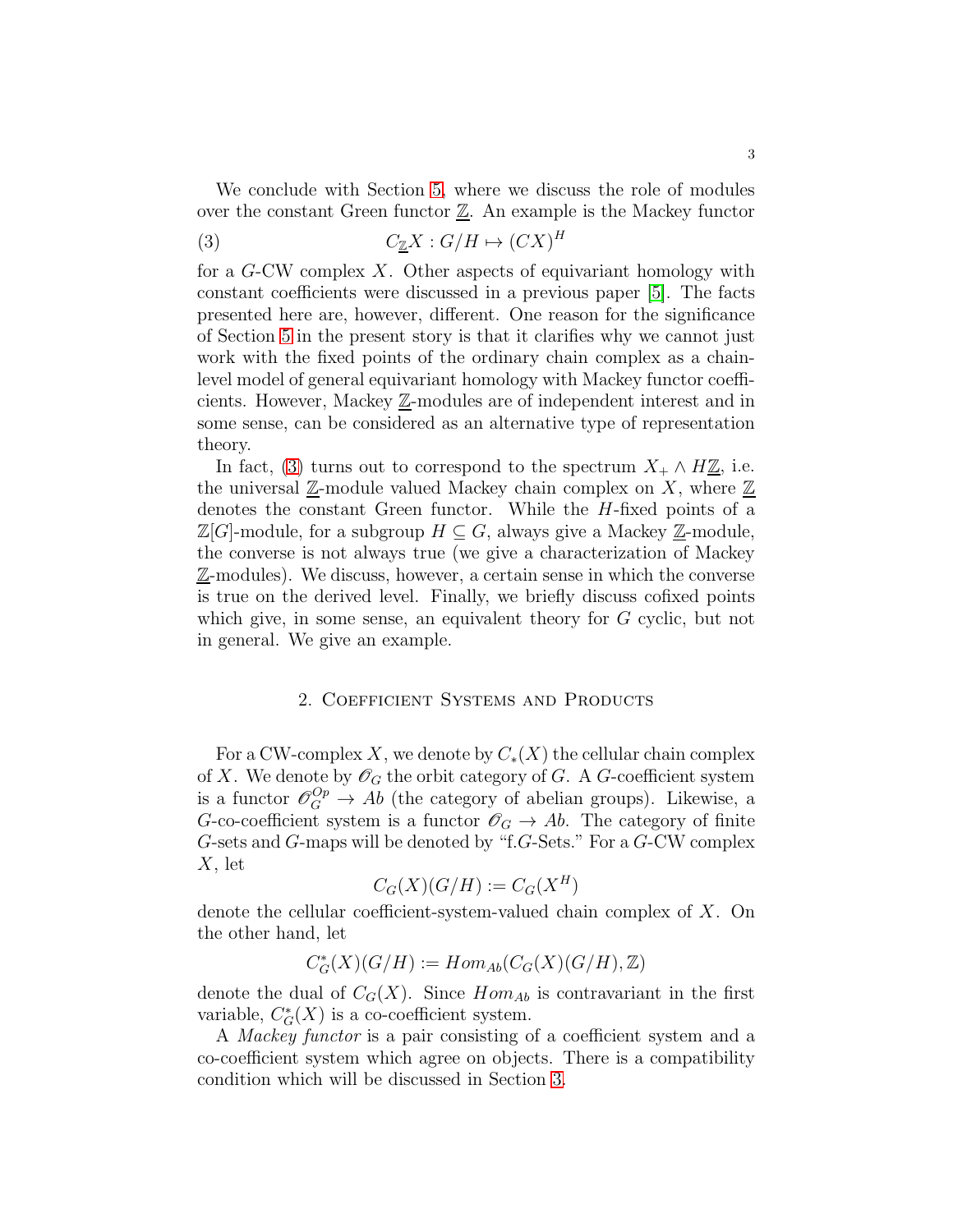In this section, we will define a "tensor product"  $A \boxtimes B$  of coefficient systems

$$
A, B : \mathscr{O}_G^{Op} \to Ab
$$

First, for any coefficient system A, we can define an extension

 $A:$  f.G-Sets  $\rightarrow Ab$ 

by

<span id="page-3-0"></span>
$$
A(\coprod G/H_i)=\oplus A(G/H_i)
$$

We have the Cartesian product functor

(4) 
$$
\times
$$
: f.G-Sets<sup>Op</sup>  $\times$  f.G-Sets<sup>Op</sup>  $\rightarrow$  f.G-Sets<sup>Op</sup>.

Recall that for a finite  $G$ -set  $S$ , the representable functor by  $S$  is a coefficient system

$$
F_S: G/H \mapsto \mathbb{Z}Map_G(G/H, S)
$$

which is the value at  $\mathbb Z$  of the left adjoint to evaluation at  $S$  (the value of the left adjoint on any abelian group  $A$  is obtained by tensoring with A, i.e.

$$
A \mapsto A \otimes F_S).
$$

To see this adjunction, which is a variant of the Yoneda lemma, first we have

$$
A \otimes F_S(U) = A\{\text{f.G-Sets}(U, S)\}
$$

for a finite  $G$ -set  $U$ . Then, for an additive functor

$$
\Phi: f.G\text{-Sets}^{Op} \to Ab,
$$

it is enough to show that a homomorphism on abelian groups

$$
(5) \qquad \qquad h: A \to \Phi(S)
$$

uniquely determines a natural transformation

(6) 
$$
H: A \otimes F_S \to \Phi.
$$

We have

$$
H(S)(a \otimes (Id : S \to S)) = h(a)
$$

for  $a \in A$ . Now for any G-set U we must define

$$
H(U) : A \otimes F_S(U) = A \otimes \{U \to S\} \to \Phi(U)
$$

by putting, for an  $a \in A$ , and a  $f: U \to S$ ,

$$
H(U)(a \otimes f) = (\Phi(f)) \circ H(S)(a \otimes Id_S) = \Phi(f)(h(a)).
$$

Now, given coefficient systems  $A, B$  : f.G-Sets<sup>Op</sup>  $\rightarrow$  Ab, first define

 $A \boxtimes B$ : f.G-Sets<sup>Op</sup> × f.G-Sets<sup>Op</sup>  $\rightarrow Ab$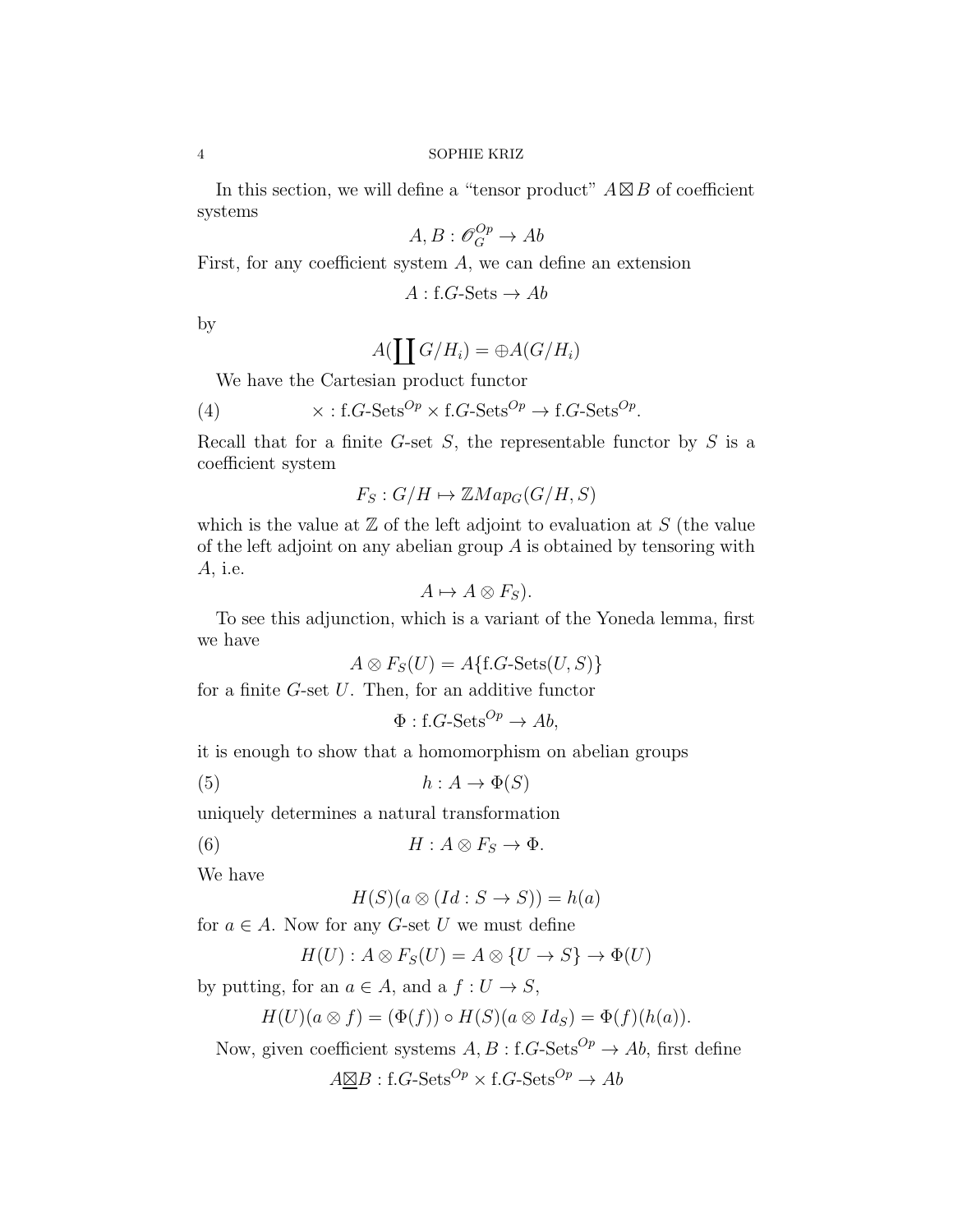by  $A \underline{\boxtimes} B(S,T) := A(S) \otimes B(T)$ . We define  $A \boxtimes B : \mathscr{O}_G^{Op} \to Ab$  as the left Kan extension of  $A\underline{\otimes}B$  by the Cartesian product [\(4\)](#page-3-0).

<span id="page-4-0"></span>**Lemma 1.** (1) For finite G-sets  $S, T$  we have

 $F_S \boxtimes F_T = F_{S \times T}$ .

<span id="page-4-2"></span>(2) For G-CW complexes  $X, Y$ , we have

$$
C_G(X) \boxtimes C_G(Y) = C_G(X \times Y).
$$

Proof. To prove [\(1\)](#page-4-0), the left Kan extension along [\(4\)](#page-3-0)

$$
Funct(f.G-Sets^{Op} \times f.G-Sets^{Op}, Ab) \rightarrow Funct(f.G-Sets^{Op}, Ab)
$$

is defined to be the left adjoint of  $Funct(\times, Ab)$ . Then we shall study the composition of functors

(7)

<span id="page-4-1"></span>
$$
Ab \to Funct(f.G-Sets^{Op} \times f.G-Sets^{Op}, Ab) \to Funct(f.G-Sets^{Op}, Ab),
$$

where the first functor is the left adjoint to evaluation at some fixed  $(S, T)$ . The composition  $(7)$  is left adjoint to the functor that evaluates a functor in  $Funct(f.G-Sets^{Op}, Ab)$  to  $S \times T$ . Thus it sends  $\mathbb{Z}$  to  $F_{S \times T}$ . On the other hand, the first functor [\(7\)](#page-4-1) sends  $\mathbb{Z}$  to  $F_S \boxtimes F_T$ .

As above, this means that a homomorphism

$$
h: A \to \Phi(S, T)
$$

uniquely determines a natural transformation

$$
H: A \otimes (F_S \underline{\boxtimes} F_T) \to \Phi.
$$

By definition, we have

$$
F_S \underline{\boxtimes} F_T(U, V) = \mathbb{Z}\{U \to S\} \otimes \mathbb{Z}\{V \to T\} = \mathbb{Z}\{(U \to S, V \to T)\}.
$$

Again, we have

$$
H(S,T)(a\otimes (Id:S\rightarrow S,Id:T\rightarrow T))=h(a)
$$

for  $a \in A$ . Now, for any finite G-set U, we must define

$$
H(U, V) : A \otimes (F_S \underline{\boxtimes} F_T(U, V)) \to \Phi(U, V)
$$

by putting, for  $a \in A$ ,  $f_1: U \to S$ ,  $f_2: V \to T$ ,

$$
H(U,V)(a\otimes (f_1\otimes f_2))=(\Phi(f_1,f_2))\circ H(S,T)(a\otimes (Id_S\otimes Id_T))=
$$

$$
= (\Phi(f_1, f_2))(h(a)).
$$

This concludes the proof of [\(1\)](#page-4-0).

Finally, [\(2\)](#page-4-2) is an immediate consequence, since

$$
C_G(X)_n = F_{I_n}
$$

where  $I_n$  is the set of *n*-cells of X.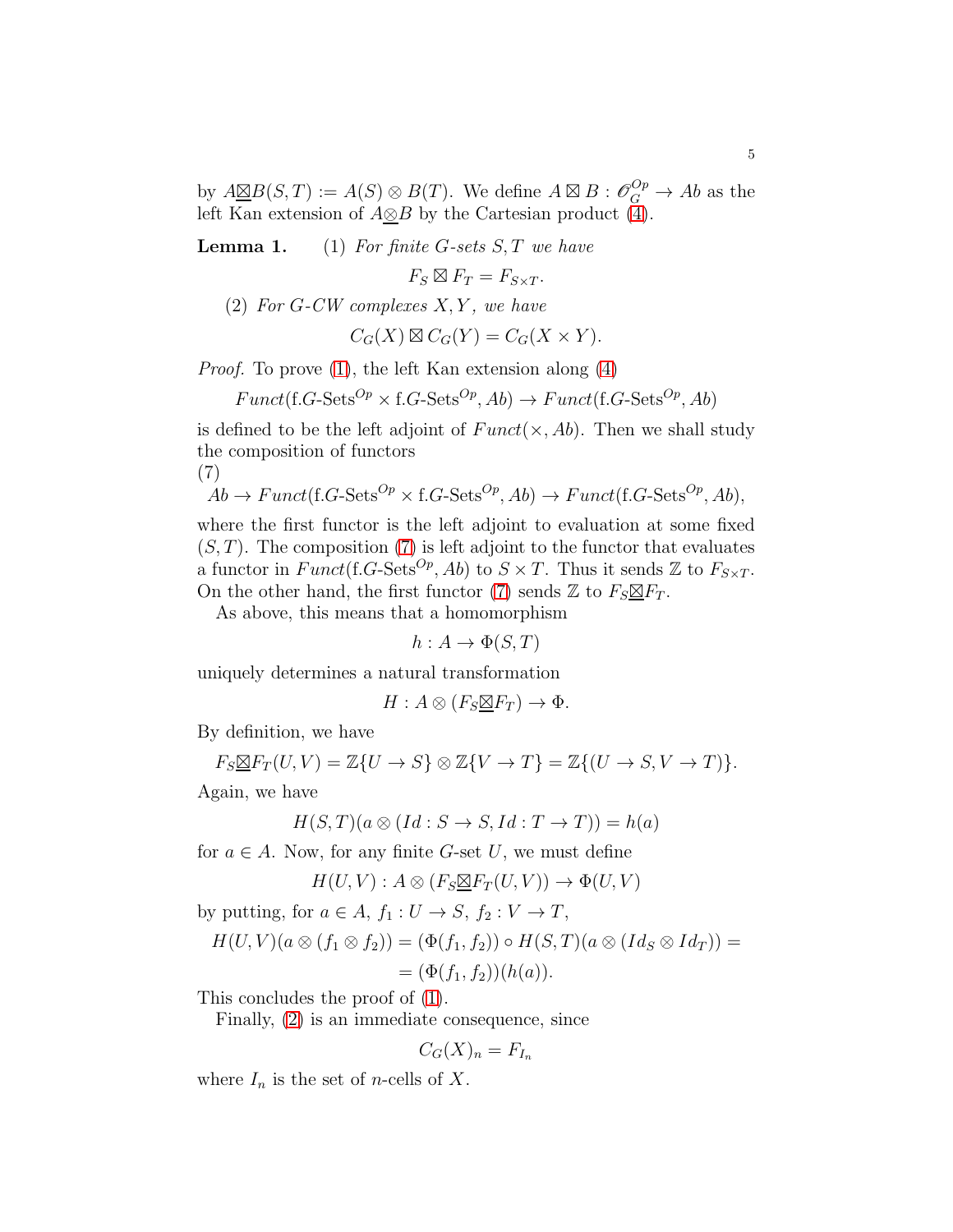#### 3. MACKEY FUNCTORS AND PRODUCTS

<span id="page-5-0"></span>Ordinary equivariant  $RO(G)$ -graded homology and cohomology, however, work on the level of Mackey functors, not coefficient systems. This becomes important when one studies duality. Mackey functors have their own product, different from the tensor product ⊠ of coefficient systems. It is called the *box product*, and we denote it by  $\Box$  (see [\[2,](#page-19-3) [8\]](#page-19-6)). The purpose of this section is to relate the results of the last section to statements about  $\Box$ . We begin with a more detailed treatment of Mackey functors.

Recall the Burnside category  $\mathscr{B}_G$ . The objects of  $\mathscr{B}_G$  are finite Gsets. Morphisms in  $\mathcal{B}_G$  from T to U are given by the group completion of the set of isomorphism classes (in the S-coordinate) of diagrams of finite G-sets



with respect to the operation of coproducts (again in the S-coordinate). The composition of two diagrams is defined in the obvious way using pullbacks (for details, see [\[2\]](#page-19-3)).

Then a Mackey functor is defined to be an additive functor

$$
\mathscr{B}_G\to Ab.
$$

The category of Mackey functors over G is denoted by  $Mackey_G$ . (Note that by definition,  $\mathscr{B}_G$  is self-dual.) There is an operation for Mackey functors similar to the operation for coefficient systems ⊠ defined in the previous section.

This "tensor product" of Mackey functors is denoted by  $\Box$  (c.f. [\[2,](#page-19-3) [8\]](#page-19-6)). We will review this construction. First, as above in the previous section, given Mackey functors  $M, N : \mathcal{B}_G \to Ab$ , define

<span id="page-5-1"></span>(8) 
$$
M\underline{\square}N : \mathscr{B}_G \times \mathscr{B}_G \to Ab
$$

by  $M\Box N(S,T) := M(S) \otimes N(T)$ . On the other hand, we also have a "Cartesian product"

<span id="page-5-2"></span>(9) 
$$
\times : \mathcal{B}_G \times \mathcal{B}_G \to \mathcal{B}_G.
$$

 $\Box$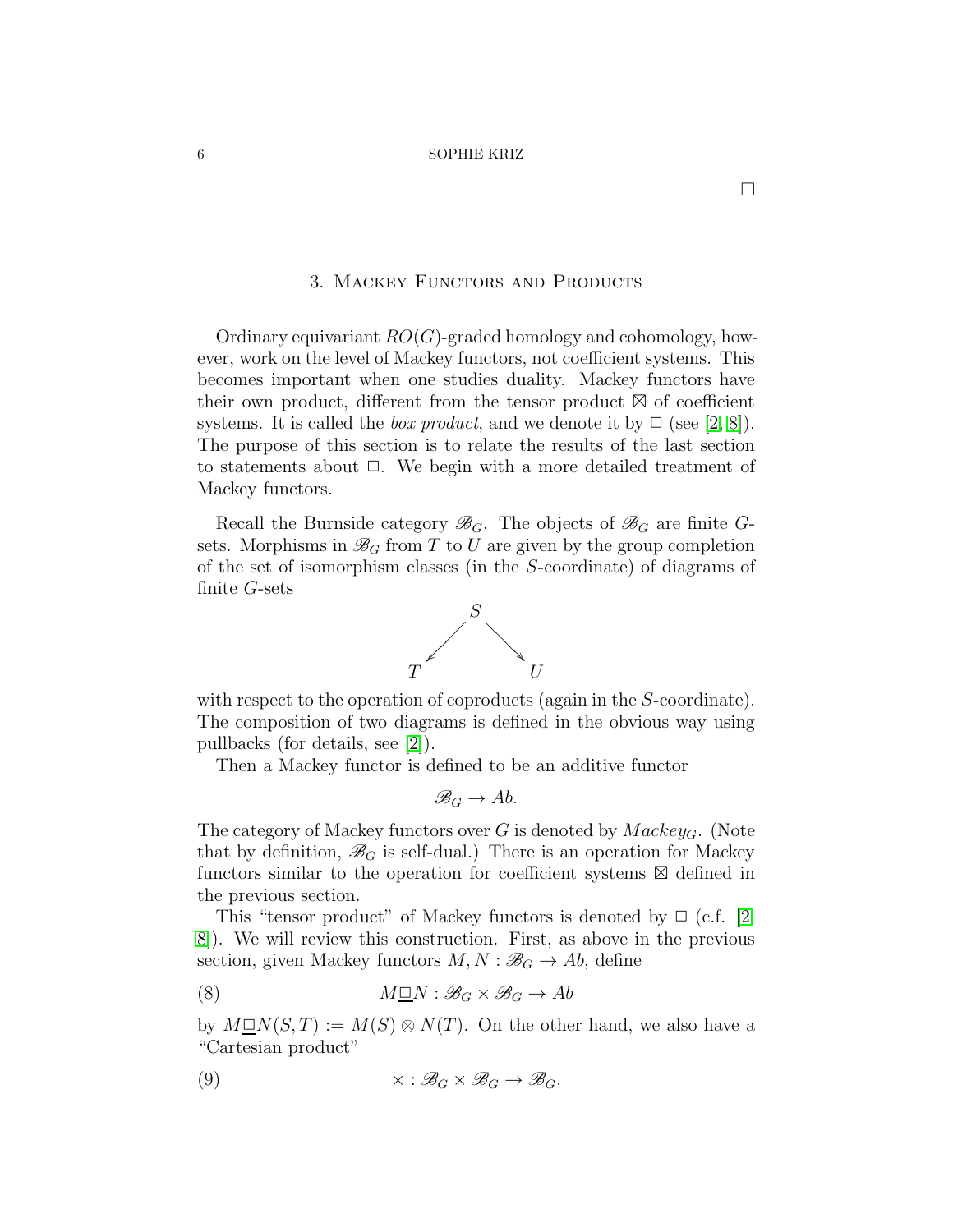(Note that [\(8\)](#page-5-1) and [\(9\)](#page-5-2) are biadditive functors. Also note that to define [\(9\)](#page-5-2), one must consider the group completion.) Define  $M\Box N$  to be the left Kan extension of  $M\Box N$  via [\(9\)](#page-5-2).

### Comment:

Commutative monoids  $\mathscr G$  with respect to the box product

$$
\mathscr{G}\square \mathscr{G}\to \mathscr{G}
$$

are called Green functors. A module  $\mathcal M$  over a Green functor  $\mathcal G$  is defined by

$$
\mathscr{M}\,\square \mathscr{G}\to \mathscr{M}
$$

with the usual axioms.

Of course, we also must consider the unit of the box product. This is the universal Green functor  $\mathscr A$ , i.e. the Burnside ring functor. By the above method, it is the left Kan extension of the functor

$$
\ast \to Ab
$$

$$
\ast \mapsto \mathbb{Z}
$$

via the inclusion

$$
\ast \to \mathscr{B}_G
$$

$$
\ast \mapsto G/G.
$$

Then  $\mathscr{A}(G/H)$  is the value of the functor that sends

$$
G/H \mapsto K\{G/G \leftarrow S \rightarrow G/H\} = K\{S \rightarrow G/H\},\
$$

where  $K$  denotes the group completion. This is is the Burnside ring of H, since the category finite G-sets over  $G/H$  is equivalent to the category of finite  $H$ -sets via the functor

$$
\{S \to G/H\} \to H\text{-Sets}
$$

$$
f \mapsto f^{-1}(*).
$$

<span id="page-6-0"></span>Lemma 2. The left Kan extension

$$
L: Funct(\mathcal{O}_G^{Op}, Ab) \to Mackey_G
$$

takes  $\boxtimes$  to  $\Box$ , *i.e.* 

$$
L(A \boxtimes B) = L(A) \square L(B)
$$

for coefficient systems A, B.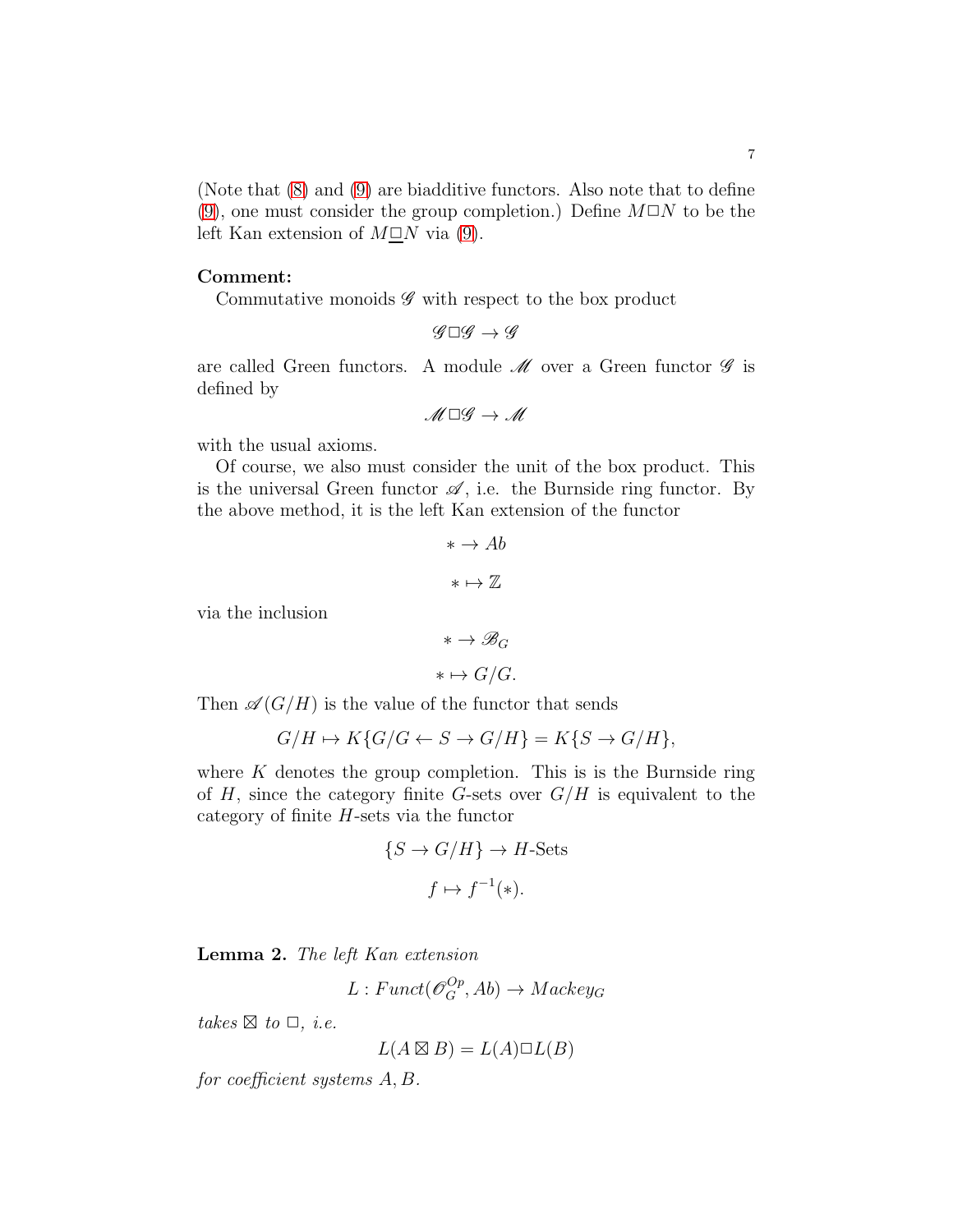Proof. We have left Kan extensions

$$
L: Funct(\mathcal{O}_G^{Op}, Ab) \to Mackey_G = Add(\mathcal{B}_G, Ab)
$$

and

$$
\mathcal{L}: Funct(\mathcal{O}_G^{Op} \times \mathcal{O}_G^{Op}, Ab) \to BiAdd(\mathcal{B}_G \times \mathcal{B}_G, Ab)
$$

where  $Add$  denotes the category of additive functors and  $BiAdd$  denotes the category of biadditive functors. Then we can form a diagram

$$
Funct(\mathcal{O}_G^{Op}, Ab) \times Funct(\mathcal{O}_G^{Op}, Ab) \xrightarrow{\boxtimes} Funct(\mathcal{O}_G^{Op} \times \mathcal{O}_G^{Op}, Ab)
$$
  

$$
L \times L \downarrow \qquad \qquad \downarrow \mathcal{L}
$$
  

$$
Add(\mathcal{B}_G, Ab) \times Add(\mathcal{B}_G, Ab) \xrightarrow{\otimes} BiAdd(\mathcal{B}_G \times \mathcal{B}_G, Ab)
$$

This diagram commutes, since for coefficient systems  $A, B$ ,

$$
\mathscr{L}(A\otimes B)=\mathscr{B}_G\times\mathscr{B}_G\otimes_{\mathscr{O}_G^{Op}\times\mathscr{O}_G^{Op}}A\otimes B=L(A)\otimes L(B).
$$

On the other hand, the diagram

$$
Add(\mathcal{B}_G, Ab) \times Add(\mathcal{B}_G, Ab) \xrightarrow{\otimes} BiAdd(\mathcal{B}_G \times \mathcal{B}_G, Ab)
$$
\n
$$
\downarrow \times \downarrow
$$
\n
$$
Add(\mathcal{B}_G, Ab)
$$

where  $\times_{\#}$  the left Kan extension of  $\times$ , commutes since their right adjoints commute. Also, we have a commutative diagram

$$
Funct(\mathcal{O}_G^{Op} \times \mathcal{O}_G^{Op}, Ab) \xrightarrow{\times \#} Funct(\mathcal{O}_G^{Op}, Ab)
$$
  
\n
$$
\downarrow^{\mathcal{L}}
$$
  
\n
$$
BiAdd(\mathcal{B}_G \times \mathcal{B}_G, Ab) \xrightarrow{\times \#} Add(\mathcal{B}_G, Ab).
$$

Also,

$$
Funct(\mathcal{O}_G^{Op}, Ab) \times Funct(\mathcal{O}_G^{Op}, Ab)
$$
  
\n
$$
\mathbb{E} \downarrow
$$
  
\n
$$
Funct(\mathcal{O}_G^{Op} \times \mathcal{O}_G^{Op}, Ab) \longrightarrow
$$
  
\n
$$
Funct(\mathcal{O}_G^{Op} \times \mathcal{O}_G^{Op}, Ab)
$$

commutes by definition.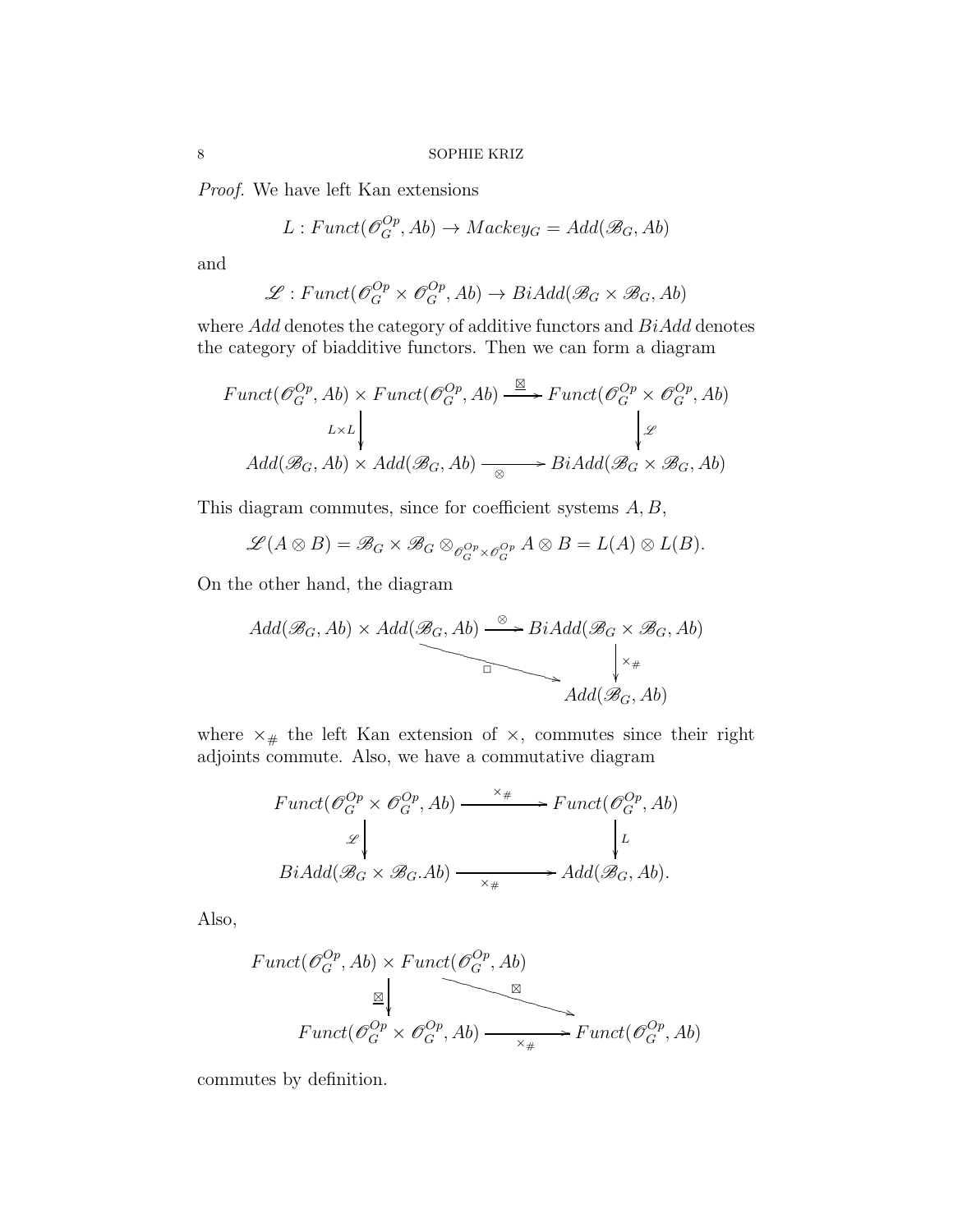Therefore, by combining the diagrams, we get that

$$
Funct(\mathcal{O}_G^{Op}, Ab) \times Funct(\mathcal{O}_G^{Op}, Ab) \xrightarrow{\boxtimes} Funct(\mathcal{O}_G^{Op}, Ab)
$$

$$
L \times L \downarrow \qquad \qquad \downarrow L
$$

$$
Add(\mathcal{B}_G, Ab) \times Add(\mathcal{B}_G, Ab) \xrightarrow{\Box} Add(\mathcal{B}_G, Ab)
$$

commutes.

 $\Box$ 

**Definition 3.** For a  $G$ -CW-complex X, define

$$
C_M(X) = LC_G(X).
$$

For a based G-CW-complex X, its based Mackey complex  $\widetilde{C}_M(X)$  is defined analogously using  $\widetilde{C}_n(X)$ .

A simpler construction may come to mind: sending  $H \mapsto (C(X))^H$ also forms a Mackey functor. However, this turns out to be the wrong construction for the present purpose. We clarify the role of this construction ("constant coefficients in a looser sense") in Section [5.](#page-11-0)

**Lemma 4.** For  $G$ -CW-complexes  $X, Y$ ,

$$
C_M(X \times Y) = C_M(X) \square C_M(Y).
$$

For based  $G$ -CW-complexes  $X, Y$ ,

$$
\widetilde{C}_M(X \wedge Y) = \widetilde{C}_M(X) \square \widetilde{C}_M(Y).
$$

Proof. This follows immediately from Lemma 1 and Lemma [2.](#page-6-0) The based case is analogous, omitting the base point cell.  $\Box$ 

To give an example how these constructions are used, given an element  $e_V$  of  $\widetilde{H}_{m|V|}^G(S^{mV};\mathscr{A})$ , one can use it to construct a map, for a based  $G$ -CW-complex  $X$ ,

$$
\widetilde{H}_k(X;M) \to \widetilde{H}_{k+m|V|}^G(X \wedge S^{mV},M).
$$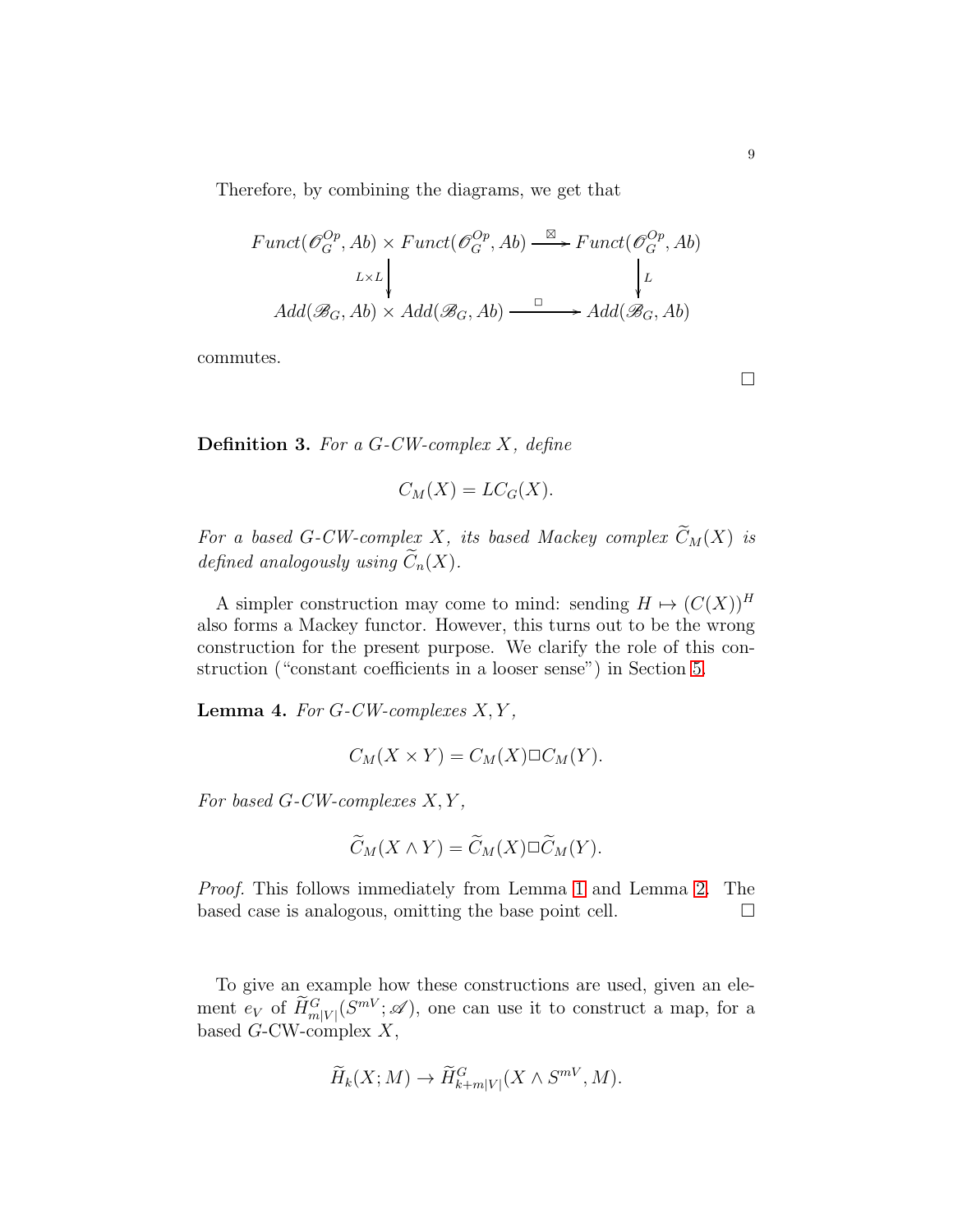This can be described on chain level as follows. We have maps:

$$
\widetilde{H}_k(X;M) = H_k((\widetilde{C}_M(X)\square M)(G/G))
$$
\n
$$
\downarrow_{\otimes_{e_V}}
$$
\n
$$
H_k((\widetilde{C}_M(X)\square M)(G/G) \otimes H_{m|V|}(\widetilde{C}_M(S^{mV})(G/G))
$$
\n
$$
\downarrow
$$
\n
$$
H_{k+m|V|}((\widetilde{C}_M(X)\square M)(G/G) \otimes \widetilde{C}_M(S^{mV})(G/G))
$$

$$
H_{k+m|V|}((\widetilde{C}_M(X)\square M\square \widetilde{C}_M(S^{mV}))(G/G)),
$$

which is isomorphic to  $\overline{H}_{k+m|V|}^G(X \wedge S^{mV}, M)$ , since

<span id="page-9-0"></span>
$$
(\widetilde{C}_M(X) \square M \square \widetilde{C}_M(S^{mV}))(G/G) \cong \widetilde{C}_M(X \wedge S^{mV}) \square M(G/G).
$$

# 4. MACKEY FUNCTORS AND DUALITY

We can also use these constructions to treat the G-equivariant duality between ordinary homology and cohomology on chain level.

**Lemma 5.**  $Mackey<sub>G</sub>$  is a closed category, i.e. there exists a functor

 $Hom_M: Mackey^{Op}_G \times Mackey_G \rightarrow Mackey_G$ 

such that we have a natural isomorphism

 $Mackey_{G}(M\Box N, P) \cong Mackey_{G}(M, Hom_{M}(N, P)).$ 

*Proof.* Let  $M, N, P$  be Mackey functors. Suppose we have a natural transformation

$$
M\square N\to P.
$$

By definition, this consists of morphisms, for finite  $G$ -sets  $S, T$ ,

<span id="page-9-1"></span>
$$
M(S) \otimes N(T) \to P(S \times T)
$$

with naturality diagrams, for  $\mathscr{B}_G$ -morphisms  $f : S \to S'$  and  $\varphi : T \to$  $T'$ , of the form

(11)  
\n
$$
M(S) \otimes N(T) \longrightarrow P(S \times T)
$$
\n
$$
\downarrow \qquad \qquad \downarrow
$$
\n
$$
M(S') \otimes N(T') \longrightarrow P(S' \times T').
$$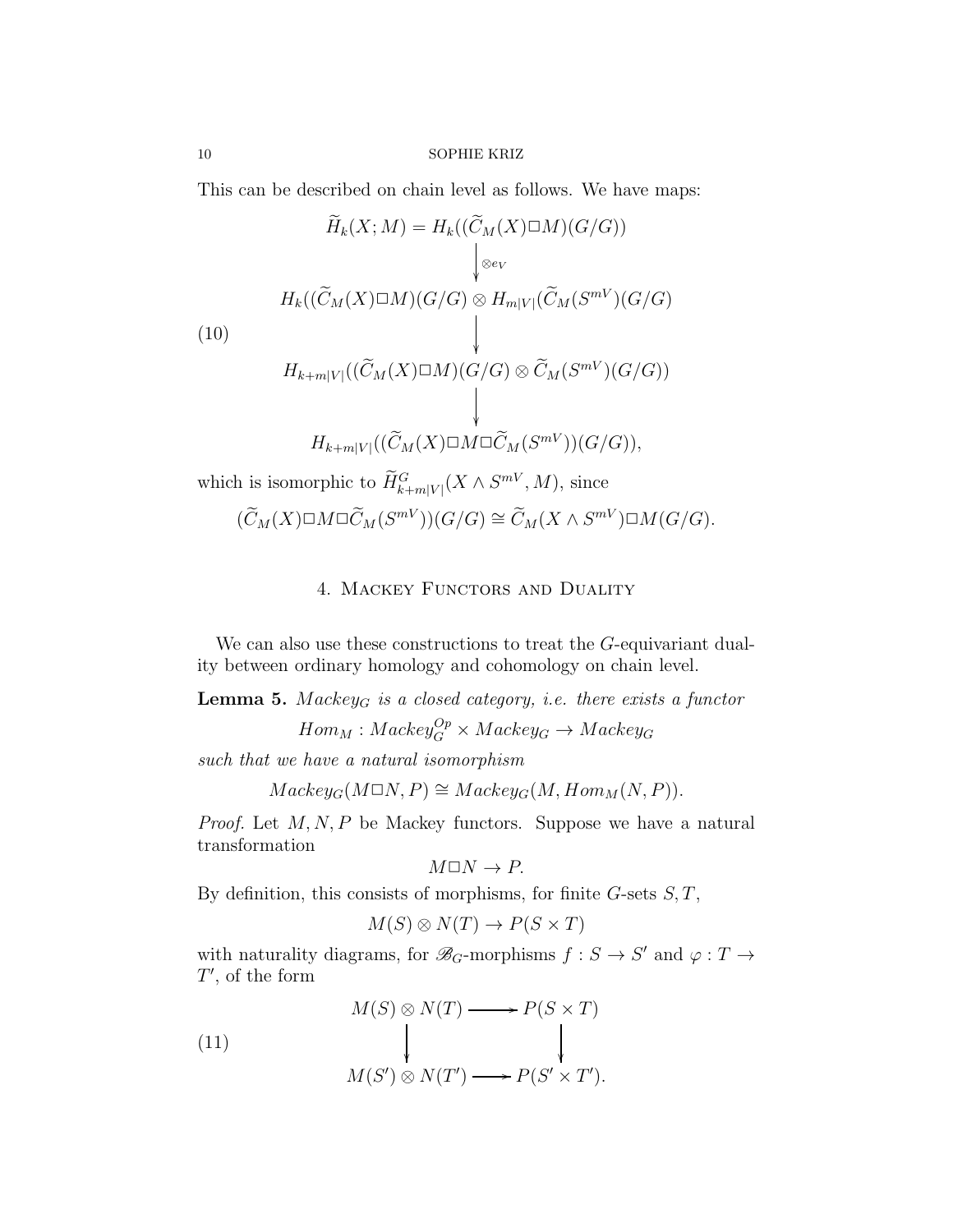By adjunction, we can write this as

$$
M(S) \to (T \mapsto Hom_{Ab}(N(T), P(S \times T)).
$$

By diagram [\(11\)](#page-9-1), the system  $g_T \in Hom_{Ab}(N(T), P(S \times T))$  satisfies

$$
g_{T'} \circ N(\varphi) = P(S \times \varphi) \circ g_T.
$$

Thus we can define

$$
Hom_M(N, P)(S) = \{g_T : N(T) \to P(S \times T) \mid
$$
  
for  $\varphi : T \to T'$ ,  $g_{T'} \circ N(\varphi) = P(S \times \varphi) \circ g_T\}$ 

Also, from diagram [\(11\)](#page-9-1), we get a diagram

$$
M(S) \longrightarrow (T \mapsto Hom_{Ab}(N(T), P(S \times T)))
$$
  
\n
$$
M(S') \longrightarrow (T' \mapsto Hom_{Ab}(N(T'), P(S' \times T'))).
$$

Thus,  $Hom<sub>M</sub>(N, P)$  is made into a Mackey functor by

$$
f(T \to g_T) : T \mapsto P(f \times T) \circ g_T.
$$

Clearly, these choices are forced and reversible, thus proving the natural isomorphism.

**Lemma 6.** Suppose  $X$  is a  $G$ -CW-complex, then

 $Hom_M(C_M(X), \mathscr{A}) \cong R^*(C^*_G(X)),$ 

where R<sup>∗</sup> is the right Kan extension from co-coefficient systems to Mackey functors.

Proof. We will prove

$$
Hom_M(LF_U, \mathscr{A})(S) \cong R^*F_U^*
$$

for a general finite  $G$ -set  $U$ , extend to the case of infinite  $G$ -sets, and then apply this to  $U = I_n$ , in which case

$$
F_U = C_G(X)_n.
$$

We have, for a  $G$ -set  $S$ ,

<span id="page-10-0"></span>(12)  $Hom_M(LF_U, \mathscr{A})(S) : T \mapsto g_T \in Hom_{Ab}(F_U(T), \mathscr{A}(S \times T)),$ where for  $\varphi \in \mathscr{O}_G^{Op}(T, T'),$ 

$$
g_{T'} \circ F_U(\varphi) = \mathscr{A}(S \times \varphi) \circ g_T.
$$

Also,  $F_U(T) = \mathscr{O}_G(T, U)$ . So, [\(12\)](#page-10-0) is uniquely determined by  $q_U(Id_U: U \to U) \in \mathscr{A}(S \times U).$ 

 $\Box$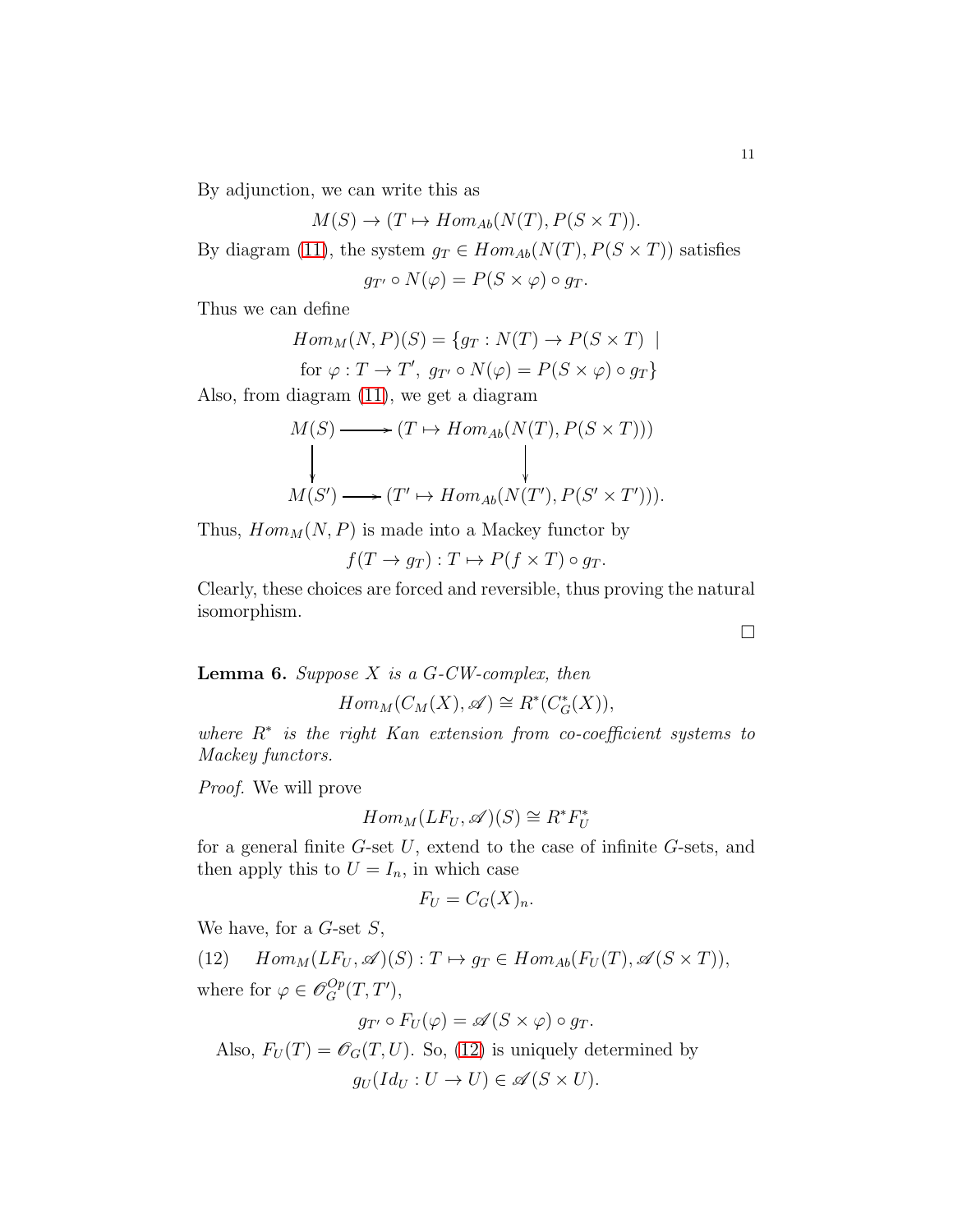So,

$$
Hom_M(LF_U, \mathscr{A})(S) = \mathscr{A}(S \times U).
$$

On the other hand, we will also show

 $R^*(Hom(F_U, \mathbb{Z}))(S) = \mathscr{A}(S \times U).$ 

We have

$$
Hom(F_U, \mathbb{Z}): T \mapsto Hom(\mathbb{Z} \mathcal{O}_G(T, U), \mathbb{Z}).
$$

Denote  $\Gamma := R^*Hom(F_U, \mathbb{Z})$ . Then we have, by definition,

 $\Gamma = Hom_{\mathscr{O}_G}(\mathscr{B}, Hom_{Ab}(F_U, \mathbb{Z}).$ 

Thus,  $\Gamma(T)$  is given by morphisms

$$
\mathcal{B}_G(T,T')\otimes\mathbb{Z}\mathcal{O}_G(T',U)\to\mathbb{Z}
$$

subject to the usual identification coming from  $\mathscr{O}_G$ -functors of T'. Therefore

$$
\Gamma(T) = Hom_{Ab}(\mathscr{B}_G(T, U), \mathbb{Z}) = Hom_{Ab}(\mathscr{A}(T \times U), \mathbb{Z}).
$$

The proof is concluded by noting that the representable Mackey functor  $T \mapsto \mathscr{B}_G(U,T) = \mathscr{B}_G(T,U) = \mathscr{A}(T \times U)$  is isomorphic to  $T \mapsto Hom_{Ab}(\mathscr{B}_G(U,T),\mathbb{Z})$ . This proves the claim for U finite. For U infinite,  $C^*$ ,  $R^*$  turn direct colimits into limits.

 $\Box$ 

#### <span id="page-11-0"></span>5. Mackey Chains with Constant Coefficients

Since a chain complex is a type of a "stable object," one could ask to what extent one can simply use chain complexes of  $\mathbb{Z}[G]$ -modules (and their fixed points under subgroups) to generate our Mackey functors, instead of the more complicated structures treated earlier in this paper. The answer is that a chain complex of  $\mathbb{Z}[G]$ -modules captures, essentially, information with constant Mackey functor coefficients, rather than general Mackey coefficients. The purpose of this section is to discuss this point.

We begin by characterizing Mackey functors which are modules over the Green functor  $\underline{\mathbb{Z}}$ . (In this case, the Mackey functor structure determines the module structure.)

Next, we observe that fixed points and cofixed points of a  $\mathbb{Z}[G]$ module give rise to a  $\mathbb{Z}$ -module Mackey functor. However, not all examples arise in this way.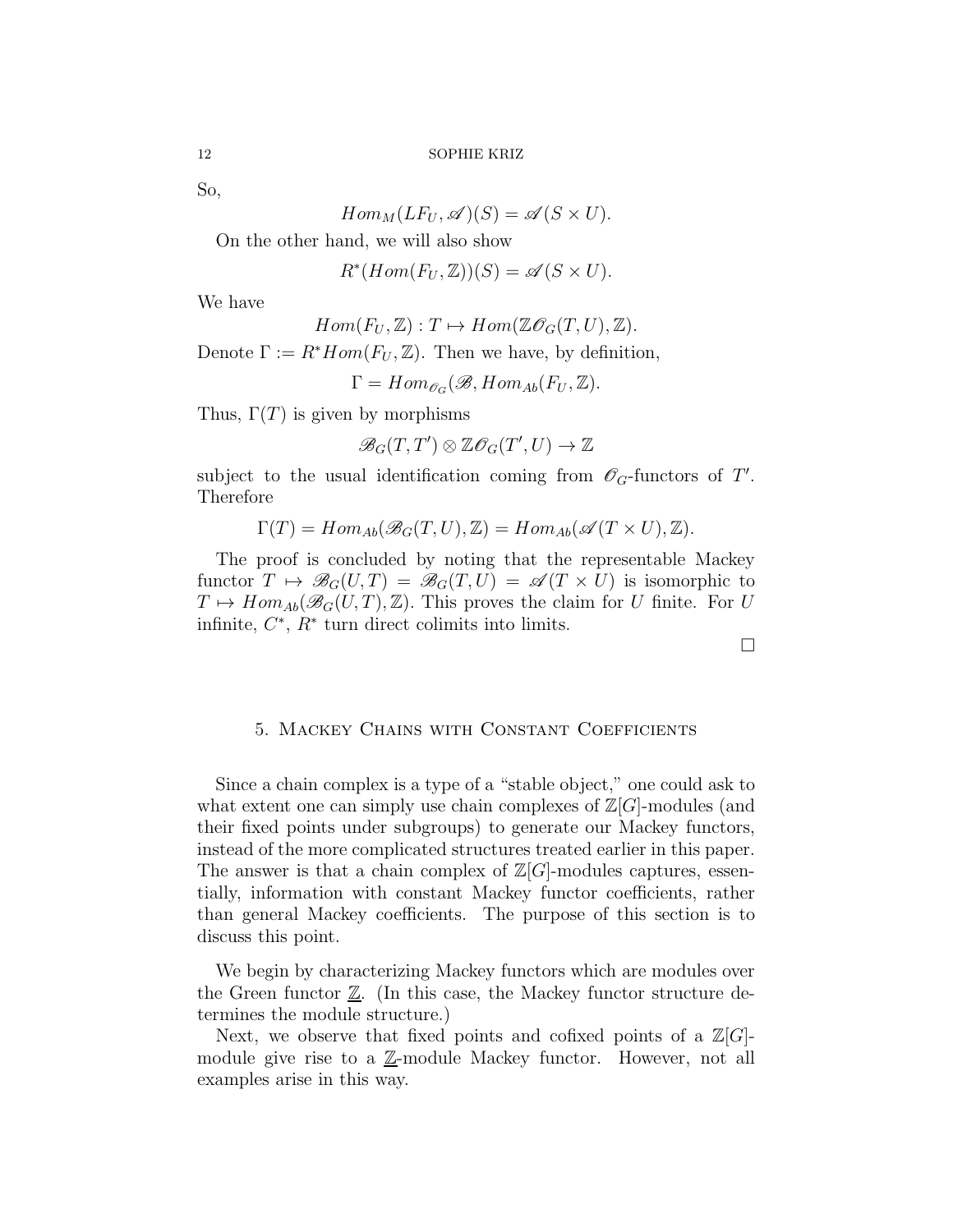On the other hand, a derived statement along such lines is true. More precisely, we describe a notion of an equivalence on chain complexes of  $\mathbb{Z}[G]$ -modules based on quasi-isomorphisms of H-fixed points (called fp-equivalence) and prove that the corresponding derived category is equivalent to the derived category of the abelian category of Mackey Z-modules.

There is also a seemingly symmetrical notion of equivalence based on quasi-isomorphisms on H-cofixed points (called cfp-equivalence) and one may ask if it coincides with the equivalence based on fixed points. We prove that this is in fact true for  $G$  cyclic, but give an example showing that it is false for  $G = \mathbb{Z}/2 \times \mathbb{Z}/2$ .

Our classification of  $\mathbb{Z}$ -Mackey modules is given by the following

**Proposition 7.** The category of Mackey functor  $\underline{\mathbb{Z}}$ -modules is equivalent to the full subcategory of Mackey<sub>G</sub> on Mackey functors  $M$  such that for  $f: G/H \to G/K \in Mor(\mathscr{O}_G)$ ,

(13) 
$$
f_* f^* = \frac{|K|}{|H|}.
$$

*Proof.* By definition, M is a  $\underline{\mathbb{Z}}$ -module when, for a map

<span id="page-12-0"></span>
$$
f: G/H \to G/K,
$$

the diagrams

$$
M(G/H) \otimes \mathbb{Z} \xrightarrow{=} M(G/H)
$$
  

$$
f^* \otimes f^* \qquad \qquad \int f^* \qquad \qquad
$$
  

$$
M(G/K) \otimes \mathbb{Z} \xrightarrow{=} M(G/K)
$$

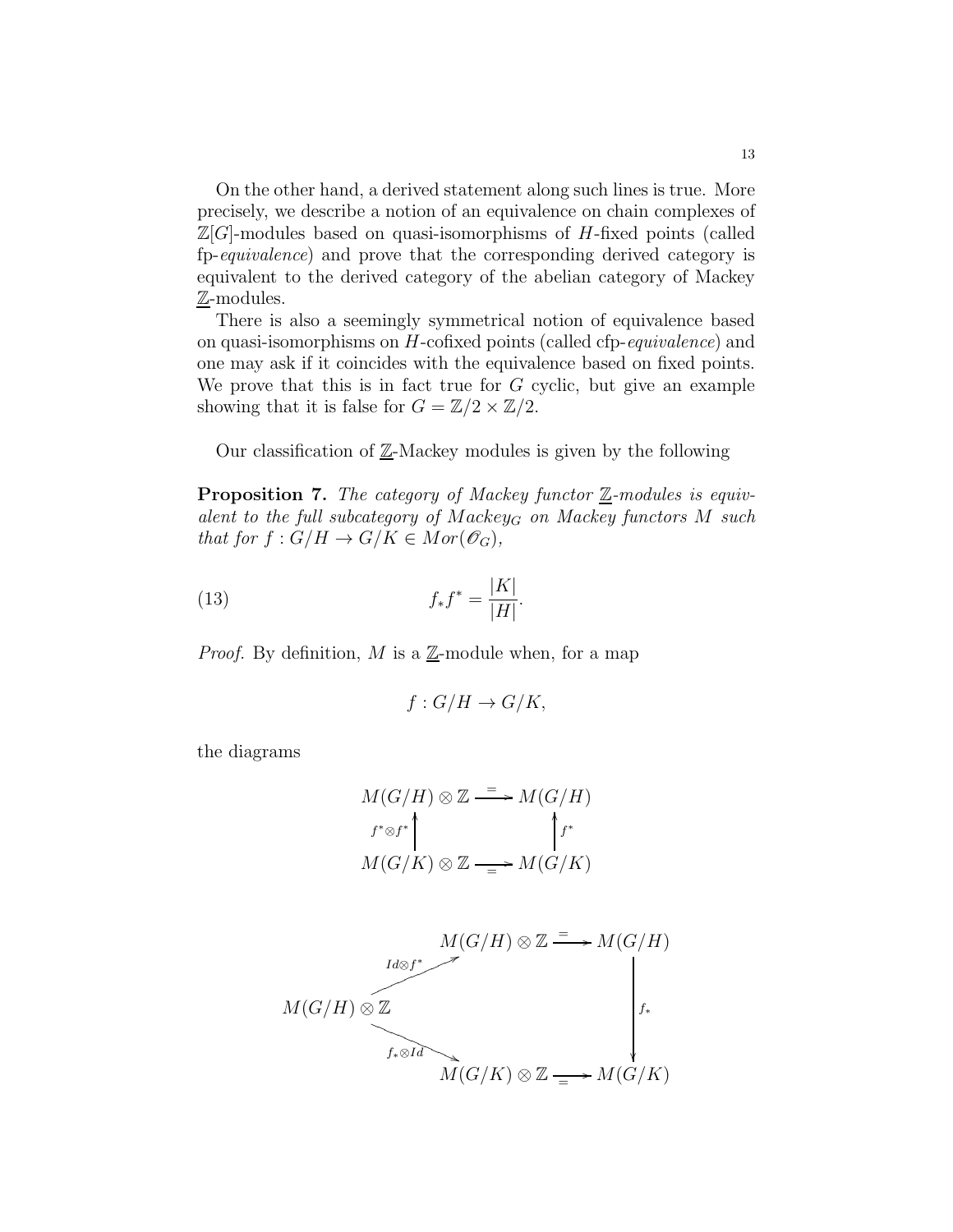$$
M(G/H) \otimes \mathbb{Z} \longrightarrow M(G/H)
$$
  
\n
$$
M(G/K) \otimes \mathbb{Z}
$$
  
\n
$$
M(G/K) \otimes \mathbb{Z}
$$
  
\n
$$
M(G/K) \otimes \mathbb{Z} \longrightarrow M(G/K)
$$

commute (see [\[8\]](#page-19-6), Lemma 21). The conditions that the first and second diagrams commute are trivial. The third diagram gives the condition that

<span id="page-13-0"></span>
$$
(f_*f^* : M(G/H) \to M(G/K)) = \frac{|K|}{|H|}.
$$

To describe the relation with  $\mathbb{Z}[G]$ -modules, note that for a  $\mathbb{Z}[G]$ module N,

$$
(14) \tG/H \mapsto N^H
$$

<span id="page-13-1"></span>(15) 
$$
G/H \mapsto N_H = N \otimes_{\mathbb{Z}[G]} \mathbb{Z}
$$

are Mackey functors satisfying [\(13\)](#page-12-0) where for [\(14\)](#page-13-0), restrictions are given by inclusions and corestrictions are given by summing over cosets, and for [\(15\)](#page-13-1), vice versa. Thus, they give examples of  $\mathbb{Z}$ -modules. If  $N = \mathbb{Z}$ (with trivial G-action), [\(14\)](#page-13-0) gives  $\mathbb{Z}$  and [\(15\)](#page-13-1) gives its dual. This also shows that neither [\(14\)](#page-13-0) nor [\(15\)](#page-13-1) give all  $\mathbb{Z}$ -modules.

On the other hand, we have the following

<span id="page-13-2"></span>**Proposition 8.** The functor  $\Xi_{G/H}$  from the category of abelian groups to the category of Mackey functors defined by, for an object  $A \in Ab$ and a subgroup  $H \subseteq G$ ,

$$
\Xi_{G/H}: A \mapsto (G/K \mapsto (A((G/H)^K) := A \otimes \mathbb{Z}((G/H)^K))),
$$

(where restrictions are defined by restrictions of fixed points, and corestrictions are given by sums over representatives of cosets) is a universal  $\underline{\mathbb{Z}}$ -module on  $F_{G/H} \otimes A$ . Thus,  $\Xi_{G/H}$  is left adjoint to evaluation of a  $\underline{\mathbb{Z}}$ -module Mackey functor at  $G/H$ .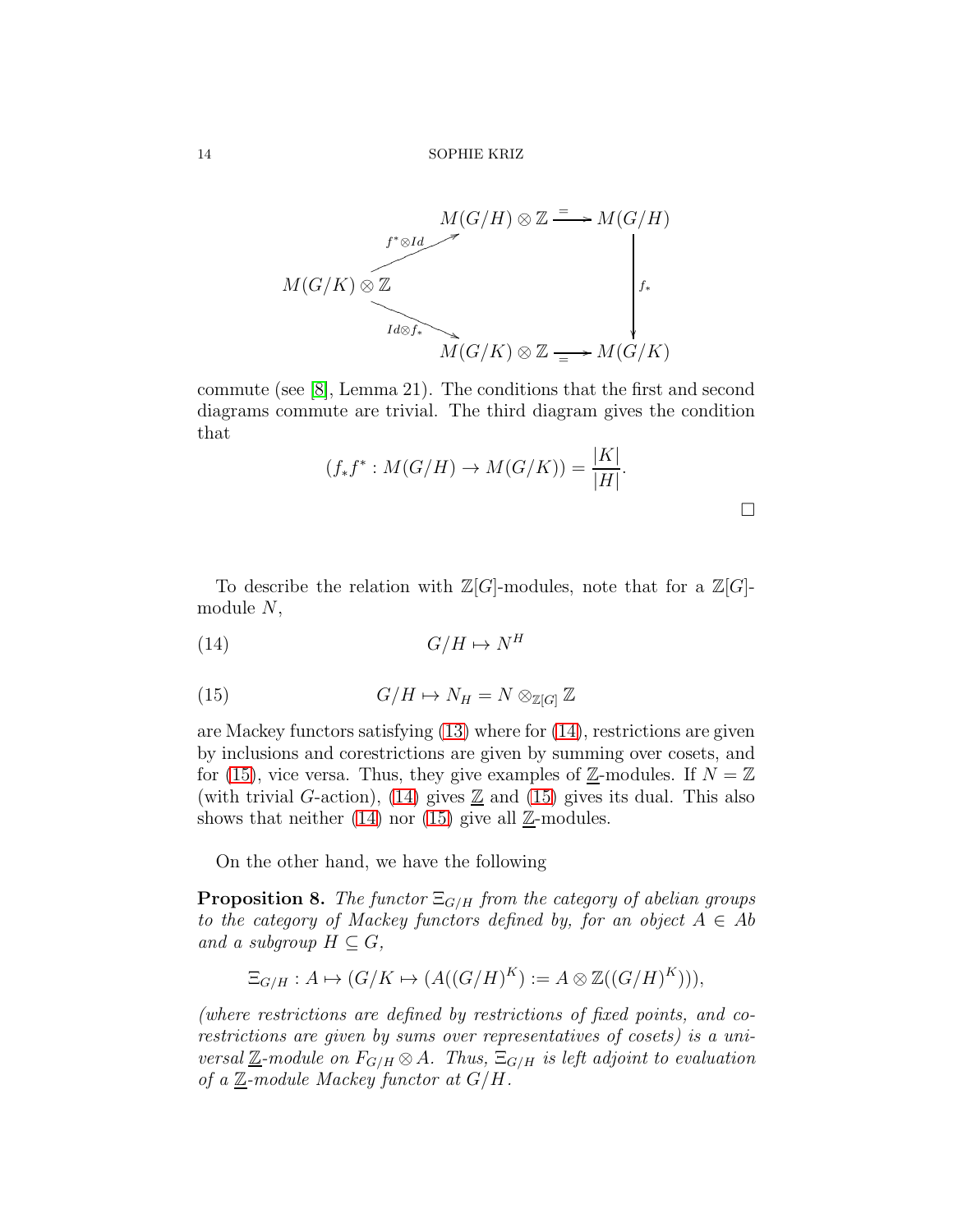*Proof.* To simplify notation, we will just treat the case of  $A = \mathbb{Z}$  (the general case is analogous). We need to show that  $\Xi_{G/H}(\mathbb{Z})$  is the quotient  $Q_{G/H}$  of the representable Mackey functor

$$
G/K \mapsto \mathcal{B}(G/K, G/H)
$$

modulo the relation [\(13\)](#page-12-0).

To this end, note that  $(\mathbb{Z}(G/H))^K$  is freely generated, as an abelian group, by

$$
\sum_{\gamma \in K/(gHg^{-1}) \cap K} 1 \cdot (\gamma gH)
$$

where g runs through representatives of double cosets  $K\backslash G/H$ . Thus  $\mathbb{Z}[G/H]^K$  is the free abelian group on generators of the form



<span id="page-14-0"></span>or (17)

<span id="page-14-1"></span>
$$
\Xi_{G/H}(G/K)=(\mathbb{Z}(G/H))^K=\mathbb{Z}\{G/H\leftarrow G/(gHg^{-1}\cap K)\rightarrow G/K\}.
$$

On the other hand,

$$
\mathscr{B}(G/K, G/H)=\mathbb{Z}\{G/H \leftarrow G/J \rightarrow G/K | J \subseteq G/gHg^{-1} \cap K\}.
$$

This can be written as



for some unique  $q$ .

By [\(13\)](#page-12-0), this is identified with a multiple of [\(16\)](#page-14-0). Thus  $Q_{G/H}$  is a quotient of  $\Xi_{G/H}(G/K)$  (see [\(17\)](#page-14-1)). On the other hand,  $\Xi_{G/H}$  is a  $\underline{\mathbb{Z}}$ module by the previous comment, and thus, the quotient map is the identity.

 $\Box$ 

<span id="page-14-2"></span>Corollary 9. For a  $G$ -CW-complex  $X$ ,  $C_{\mathbb{Z}} : G/K \mapsto (C(X))^K$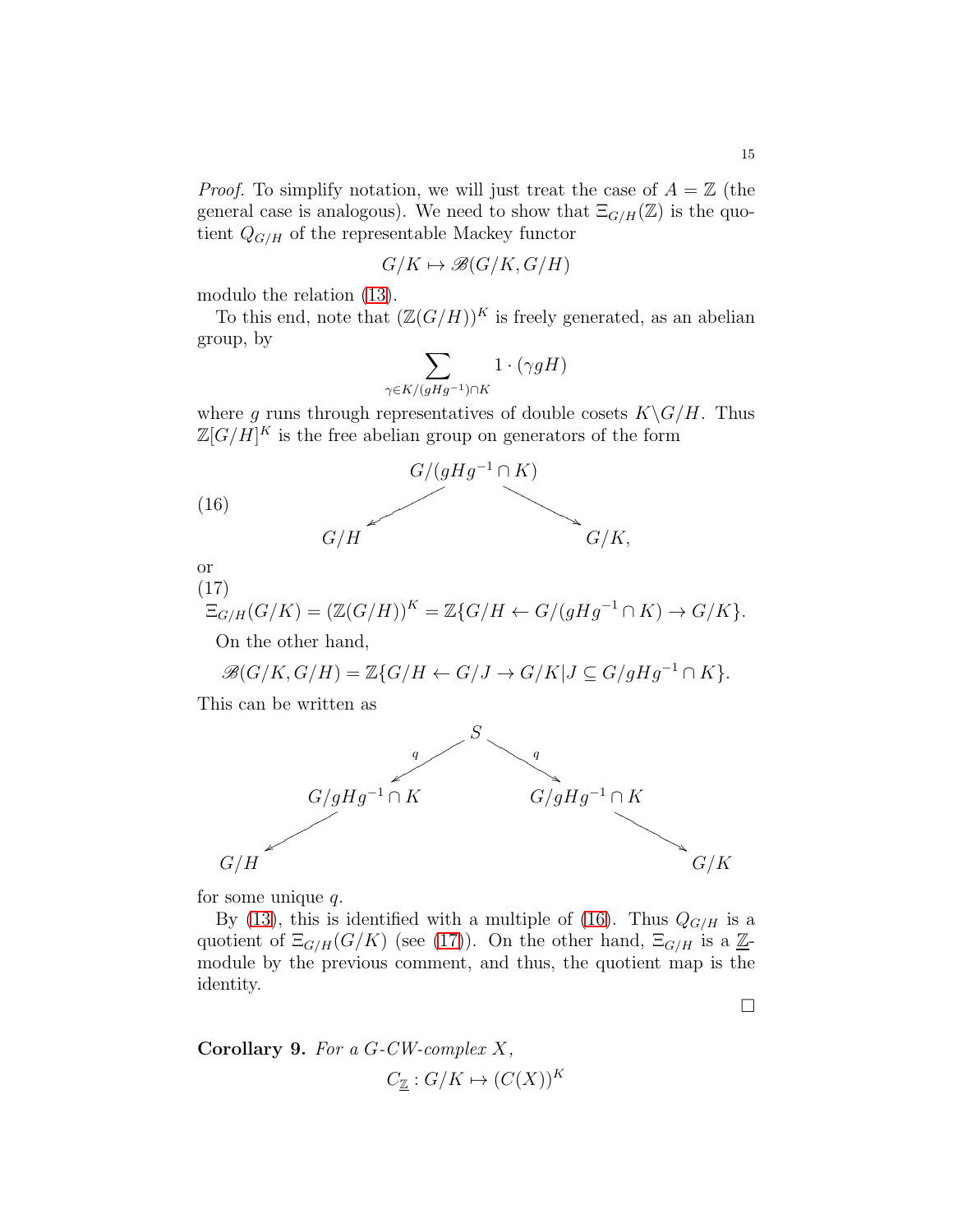is the universal complex of  $\mathbb{Z}$ -modules on the complex of coefficient systems  $C_G(X)$ .

*Proof.* Apply Proposition [8](#page-13-2) to the orbit summands of the set  $I_n$  of *n*-cells (and  $A = \mathbb{Z}$ ), and take direct sum.

### Comment:

Thus,  $C_{\mathbb{Z}}(X)$  corresponds to the G-equivariant spectrum  $X_+ \wedge H\underline{\mathbb{Z}}$ .

Proposition [8](#page-13-2) and Corollary [9](#page-14-2) can be used to show that a certain derived category of the category of chain complexes of  $\mathbb{Z}[G]$ -modules is equivalence to the derived category of  $\underline{\mathbb{Z}}$ -Mackey modules. Denote by  $\mathbb{Z}[G]$ -Chain the category of chain complexes of  $\mathbb{Z}[G]$ -modules.

**Definition 10.** A morphism  $f: C \rightarrow D$  in  $\mathbb{Z}[G]$ -Chain is called an fp-equivalence if for every subgroup  $H \subseteq G$ , the map induced on fixed points  $f^H: C^H \to D^H$  is a quasi-isomorphism (i.e., induces an isomorphism in chain homology). Symmetrically, it is called a cfp-equivalence if for every subgroup  $H \subseteq G$ , the map on cofixed points  $f_H : C_H \to D_H$ is a quasi-isomorphism.

By Corollary [9,](#page-14-2) the homotopy category  $h\mathbb{Z}[G]$ -Chain has colocalization with respect to fp-equivalences by cell chain complexes of  $\mathbb{Z}[G]$ -modules (see [\[4\]](#page-19-8), Section 5.2) where a cell chain complex of  $\mathbb{Z}[G]$ modules C is defined to be of the form

$$
C = colimC_{(n)}
$$

for some

$$
C_{(-1)} \to C_{(0)} \to C_{(1)} \to \dots
$$

where  $C_{(-1)} = 0$ , and  $C_{(n+1)}$  is the mapping cone of a chain map

$$
P_{(n)} \to C_{(n)}
$$

where  $P_{(n)}$  is a direct sum of chain complexes of  $\mathbb{Z}[G]$ -modules of the form  $\mathbb{Z}[\widetilde{G}/H_i][n_i]$  and has 0 differential. Thus we have proved

**Proposition 11.** The derived category of  $\mathbb{Z}[G]$ -Chain with respect to fp-equivalences exists.

 $\Box$ 

**Proposition 12.** The derived category  $D_{fp}(G)$  of  $\mathbb{Z}[G]$ -Chain with respect to fp-equivalences is equivalent to the derived category DZ-Mod of the abelian category  $\underline{\mathbb{Z}}$ -Mod of Mackey modules over the constant Green functor  $\underline{\mathbb{Z}}$ .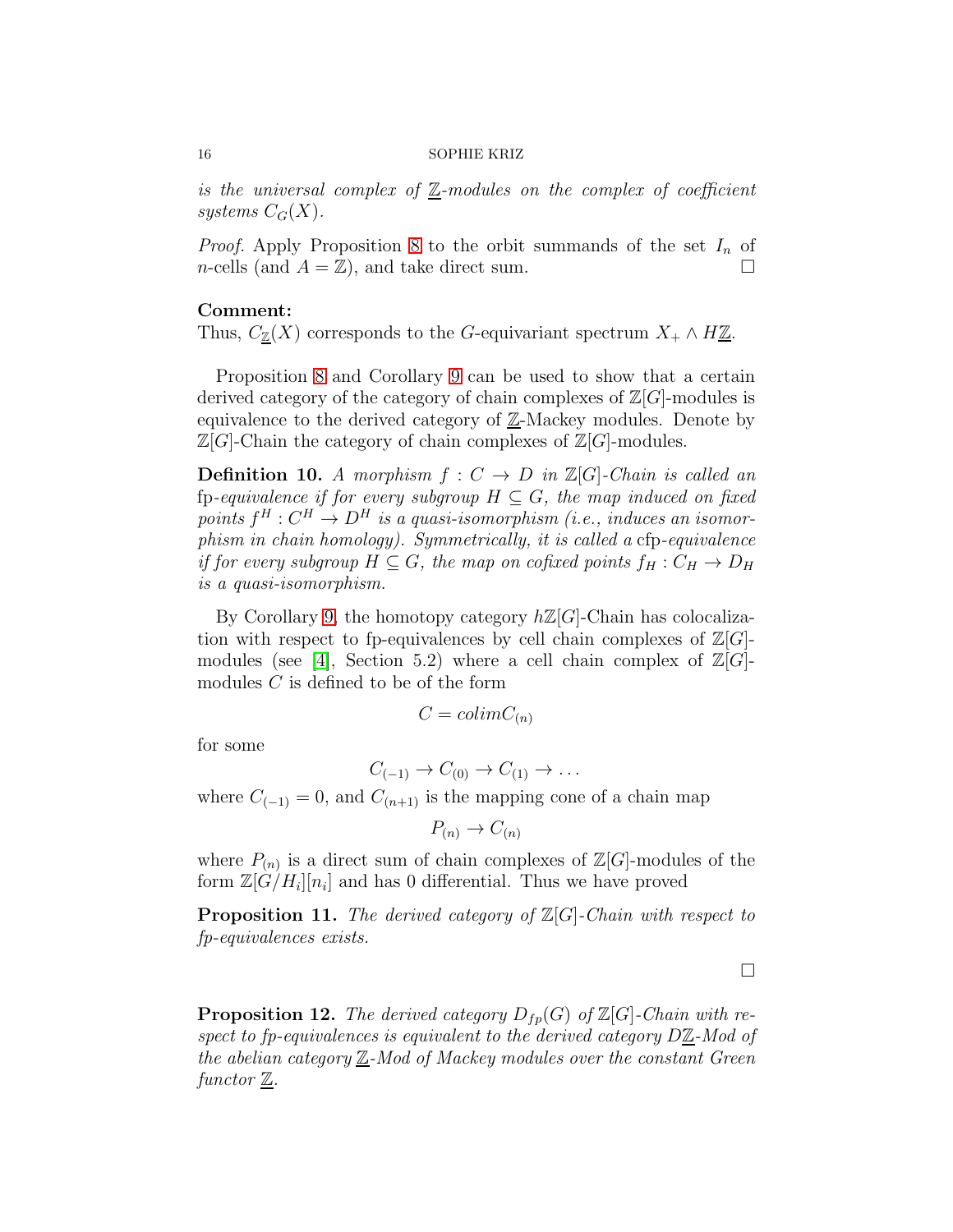*Proof.* By construction,  $D_{fq}(G)$  is a full subcategory of  $D\underline{\mathbb{Z}}$ -Mod. The fully faithful functor is onto on isomorphism classes because every  $D\underline{\mathbb{Z}}$ module has a resolution in  $D_{fp}(G)$  by Proposition [8.](#page-13-2)

It is easy to see examples where a quasi-isomorphism of chain complex of  $\mathbb{Z}[G]$ -modules is not an fp-equivalence or a cfp-equivalence (e.g., a free  $\mathbb{Z}[\mathbb{Z}/2]$ -resolution of  $\mathbb{Z}$ ).

Because of the apparent symmetry, one can ask if there is a relationship between fp-equivalence and cfp-equivalence. By the following proposition, they are actually the same when G is cyclic.

**Proposition 13.** For a finite cyclic group G, a chain map of  $\mathbb{Z}[G]$ modules is a quasi-isomorphism after taking H-fixed points for all subgroups  $H \subseteq G$  if and only if it is a quasi-isomorphism after taking H-cofixed points for all subgroups  $H \subseteq G$ .

Proof. First, a chain map

<span id="page-16-0"></span>(18)  
\n
$$
\begin{array}{ccc}\n & \cdots \longrightarrow C_n \longrightarrow C_{n-1} \longrightarrow C_{n-2} \longrightarrow \dots \\
& \downarrow & \downarrow \\
& \cdots \longrightarrow D_n \longrightarrow D_{n-1} \longrightarrow D_{n-2} \longrightarrow \dots\n\end{array}
$$

is a quasi-isomorphism if and only if the totalization of [\(18\)](#page-16-0) (considering it as a double chain complex) is an exact sequence. Hence it suffices to show a sequence is long exact on the fixed points with respect to every subgroup if and only if it is long exact on the cofixed points with respect to every subgroup. Then, using the fact that fixed points (and cofixed points) are a left (right) exact functor on representations, this statement is equivalent to the statement obtained by replacing "long exact" with "short exact."

Now suppose we have a short exact sequence

$$
0 \to K \to N \to M \to 0.
$$

Then for every element  $\alpha \in G$ , we have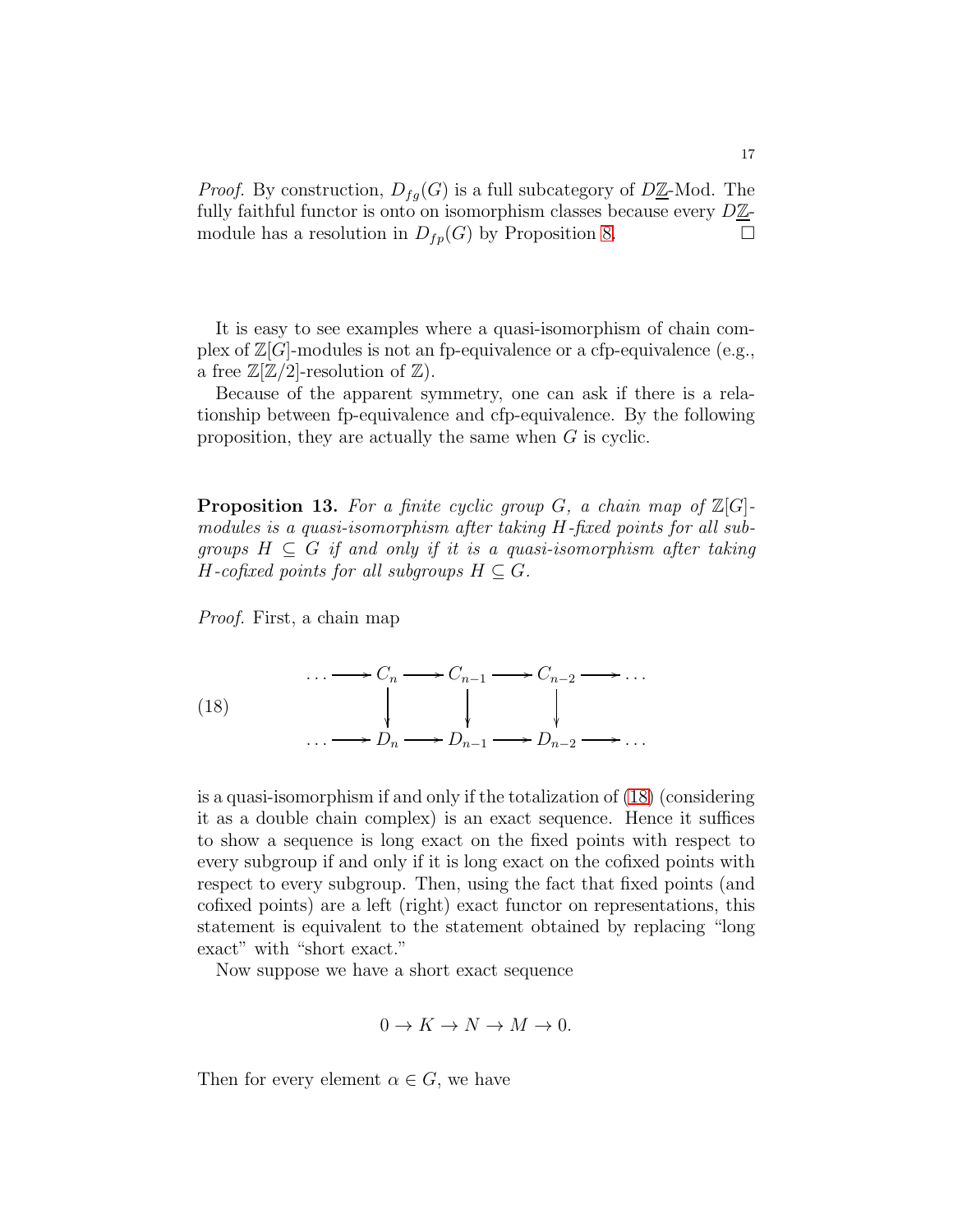18 SOPHIE KRIZ



and the Snake Lemma gives a connecting map  $\gamma : M^{\langle \alpha \rangle} \to K_{\langle \alpha \rangle}$  making a six-term long exact sequence.

Then it follows that we have a short exact sequence

$$
0 \to K^{\langle \alpha \rangle} \to N^{\langle \alpha \rangle} \to M^{\langle \alpha \rangle} \to 0
$$

if and only if  $\gamma: M^{\langle \alpha \rangle} \to K_{\langle \alpha \rangle}$  is 0, which also happens if and only if we have a short exact sequence

$$
0 \to K_{\langle \alpha \rangle} \to N_{\langle \alpha \rangle} \to M_{\langle \alpha \rangle} \to 0.
$$

This proves the statement for  $H = \langle \alpha \rangle$  for every  $\alpha \in G$ , hence implying it for every subgroup of  $G$ , since they are all of that form.

 $\Box$ 

One might ask if a similar statement is true for general finite groups G. However, this is false. For a counterexample, consider the  $\mathbb{Z}[\mathbb{Z}/2 \times]$  $\mathbb{Z}/2$ -module

<span id="page-17-0"></span>(19) 
$$
M = \mathbb{Z}[\mathbb{Z}/2 \times \mathbb{Z}/2]/(\alpha h - \alpha + h - 1)
$$

where h,  $\alpha$  are the generators of the two copies of  $\mathbb{Z}/2$ .

Proposition 14. There exists a sequence

<span id="page-17-1"></span>
$$
(20) \t\t 0 \to K \to N \to M \to 0
$$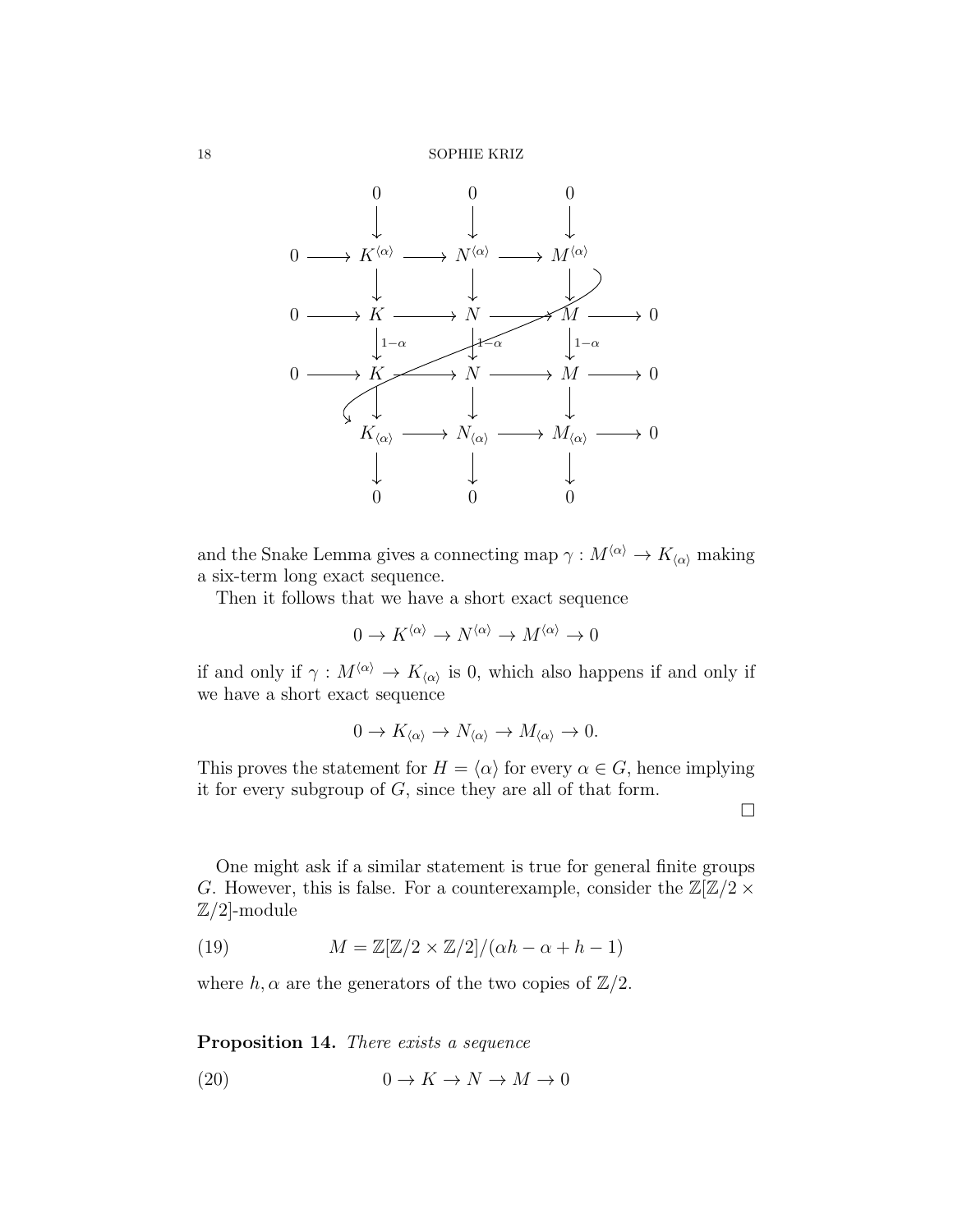which is short exact after taking fixed points with respect to any subgroup  $H \subseteq \mathbb{Z}/2 \times \mathbb{Z}/2$  while

$$
(21) \t\t K_{\mathbb{Z}/2 \times \mathbb{Z}/2} \to N_{\mathbb{Z}/2 \times \mathbb{Z}/2}
$$

is not injective.

Proof. First note that the relation of [\(19\)](#page-17-0) is preserved up to sign by the  $\mathbb{Z}/2 \times \mathbb{Z}/2$ -action, and thus M is a free Z-module with basis  $\{1, h, \alpha\}$ . Additionally, rationally, it splits as a sum of a fixed representation generated by  $1 + \alpha$ , an  $\alpha h$ -fixed sign representation generated by  $h-1$ , and an h-fixed sign representation generated by  $\alpha h-1$ . It follows that

<span id="page-18-0"></span>
$$
M^{\mathbb{Z}/2 \times \mathbb{Z}/2} = M^{\langle \alpha \rangle} = \mathbb{Z}\{1 + \alpha\}
$$

$$
M^{\langle \alpha \rangle} = \mathbb{Z}\{\alpha h - 1, 1 + \alpha\}
$$

$$
M^{\langle \alpha h \rangle} = \mathbb{Z}\{h - 1, 1 + \alpha\}.
$$

Also,

$$
\mathbb{Z}[\mathbb{Z}/2 \times \mathbb{Z}/2]^{\mathbb{Z}/2 \times \mathbb{Z}/2} = \mathbb{Z}\{1 + \alpha + h + \alpha h\}
$$
  

$$
\mathbb{Z}[\mathbb{Z}/2 \times \mathbb{Z}/2]^{(h)} = \mathbb{Z}\{1 + h, \alpha + \alpha h\}
$$
  

$$
\mathbb{Z}[\mathbb{Z}/2 \times \mathbb{Z}/2]^{(\alpha h)} = \mathbb{Z}\{1 + \alpha h, \alpha + h\}.
$$

Considering the map  $\epsilon : \mathbb{Z}[\mathbb{Z}/2 \times \mathbb{Z}/2] \to M$  given by  $\epsilon(1) = 1$ , we have

$$
\mathbb{Z}[\mathbb{Z}/2 \times \mathbb{Z}/2]^{\mathbb{Z}/2 \times \mathbb{Z}/2} \ni 1 + \alpha + h + \alpha h \mapsto 2(1 + \alpha)
$$

$$
\mathbb{Z}[\mathbb{Z}/2 \times \mathbb{Z}/2]^{(h)} \ni \alpha h + \alpha \mapsto (\alpha h - 1) + (1 + \alpha)
$$

$$
\mathbb{Z}[\mathbb{Z}/2 \times \mathbb{Z}/2]^{\langle \alpha h \rangle} \ni \alpha = h \mapsto (\alpha + 1) + (h - 1).
$$

Thus, putting  $N = \mathbb{Z}[\mathbb{Z}/2 \times \mathbb{Z}/2] \oplus \mathbb{Z}$  (where  $\mathbb Z$  is the trivial  $\mathbb{Z}/2 \times \mathbb{Z}/2$ representation), the map

 $\lambda : N \to M$ 

given by  $\lambda = (\epsilon, 1 + \alpha)$  is onto on H-fixed points for all  $H \subseteq \mathbb{Z}/2 \times$  $\mathbb{Z}/2$ . Let  $K = \text{Ker}(\lambda)$ . Since fixed points are a left exact functor on representations, [\(20\)](#page-17-1) is short exact after taking fixed points with respect to every subgroup  $H \subseteq \mathbb{Z}/2 \times \mathbb{Z}/2$ .

Now, by construction,

$$
K = \langle (\alpha h - \alpha + h - 1, 0) \rangle \oplus \langle (1 + \alpha + h + \alpha h, -2) \rangle \subseteq N
$$

where  $\mathbb{Z}/2 \times \mathbb{Z}/2$  acts by the sign representation fixing  $\alpha$  on the first summand and by the trivial representation on the second summand. Hence,

$$
K_{\mathbb{Z}/2\times\mathbb{Z}/2} \cong \mathbb{Z}/2 \oplus \mathbb{Z}
$$

coming from the first and second summand, respectively. Meanwhile,

$$
N_{\mathbb{Z}/2\times\mathbb{Z}/2} \cong \mathbb{Z} \oplus \mathbb{Z},
$$